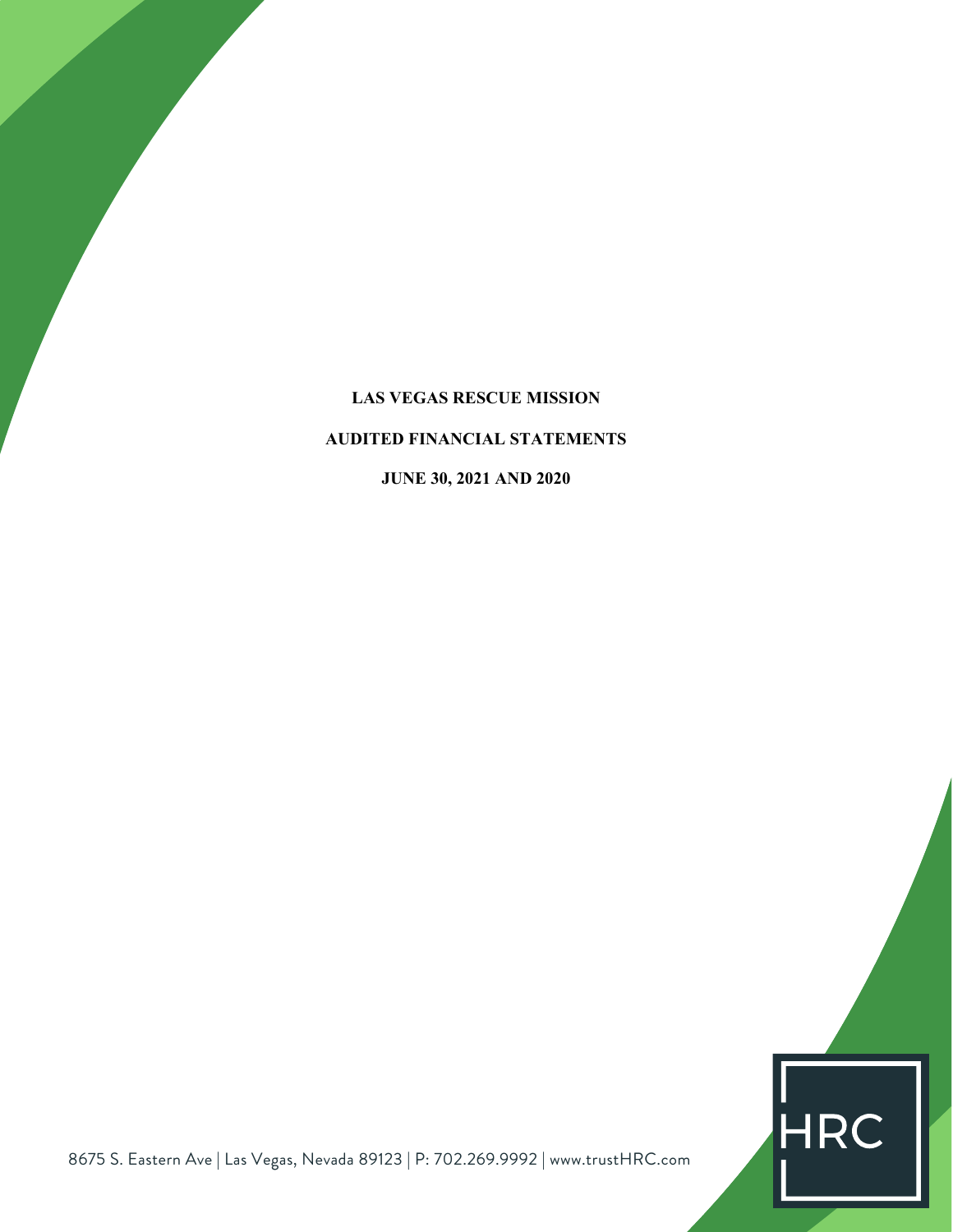## **TABLE OF CONTENTS YEARS ENDED JUNE 30, 2021 AND 2020**

| INDEPENDENT AUDITOR'S REPORT      |          |
|-----------------------------------|----------|
| STATEMENTS OF FINANCIAL POSITION  | 2        |
| STATEMENTS OF ACTIVITIES          | $3-4$    |
| STATEMENTS OF FUNCTIONAL EXPENSES | $5-6$    |
| <b>STATEMENTS OF CASH FLOWS</b>   | $7 - 8$  |
| NOTES TO FINANCIAL STATEMENTS     | $9 - 20$ |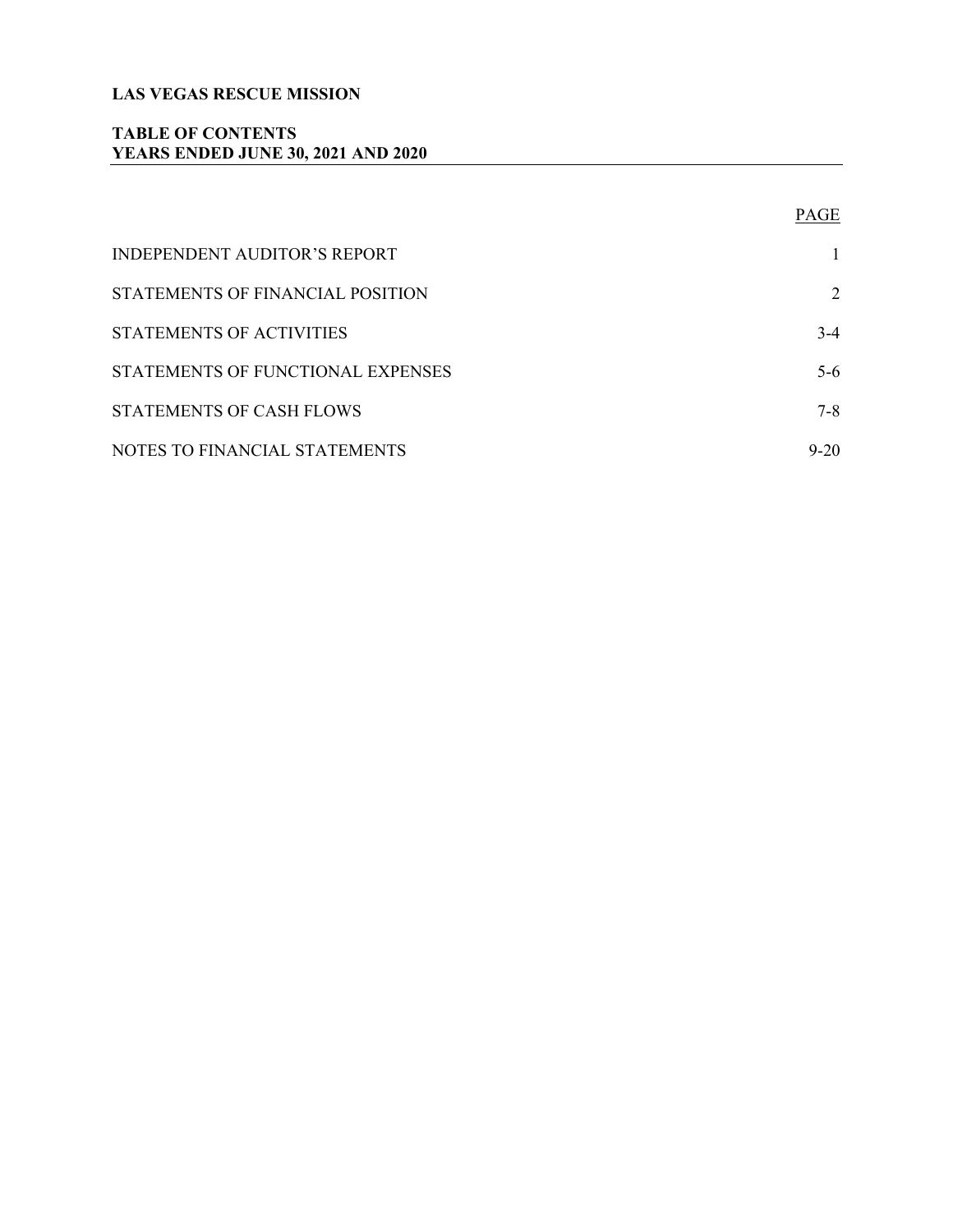#### **INDEPENDENT AUDITOR'S REPORT**

Board of Directors Las Vegas Rescue Mission Las Vegas, Nevada

#### **Report on the Financial Statements**

We have audited the accompanying financial statements of Las Vegas Rescue Mission (a nonprofit organization), which comprise the statements of financial position as of June 30, 2021 and 2020, and the related statements of activities, functional expenses, and cash flows for the years then ended, and the related notes to the financial statements.

#### *Management's Responsibility for the Financial Statements*

Management is responsible for the preparation and fair presentation of these financial statements in accordance with accounting principles generally accepted in the United States of America; this includes the design, implementation, and maintenance of internal control relevant to the preparation and fair presentation of financial statements that are free from material misstatements, whether due to fraud or error.

#### *Auditor's Responsibility*

Our responsibility is to express an opinion on these financial statements based on our audits. We conducted our audits in accordance with auditing standards generally accepted in the United States of America. Those standards require that we plan and perform the audit to obtain reasonable assurance about whether the financial statements are free from material misstatement.

An audit involves performing procedures to obtain audit evidence about the amounts and disclosures in the financial statements. The procedures selected depend on the auditor's judgment, including the assessment of the risks of material misstatement of the financial statements, whether due to fraud or error. In making those risk assessments, the auditor considers internal control relevant to the entity's preparation and fair presentation of the financial statements in order to design audit procedures that are appropriate in the circumstances, but not for the purpose of expressing an opinion on the effectiveness of the entity's internal control. Accordingly, we express no such opinion. An audit also includes evaluating the appropriateness of accounting policies used and the reasonableness of significant accounting estimates made by management, as well as evaluating the overall presentation of the financial statements.

We believe that the audit evidence we have obtained is sufficient and appropriate to provide a basis for our audit opinion.

#### *Opinion*

In our opinion, the financial statements referred to above present fairly, in all material respects, the financial position of Las Vegas Rescue Mission as of June 30, 2021 and 2020 and the changes in its net assets and its cash flows for the years then ended in accordance with accounting principles generally accepted in the United States of America.

Houldsworth, Russo & Company, P.C.

Las Vegas, Nevada December 30, 2021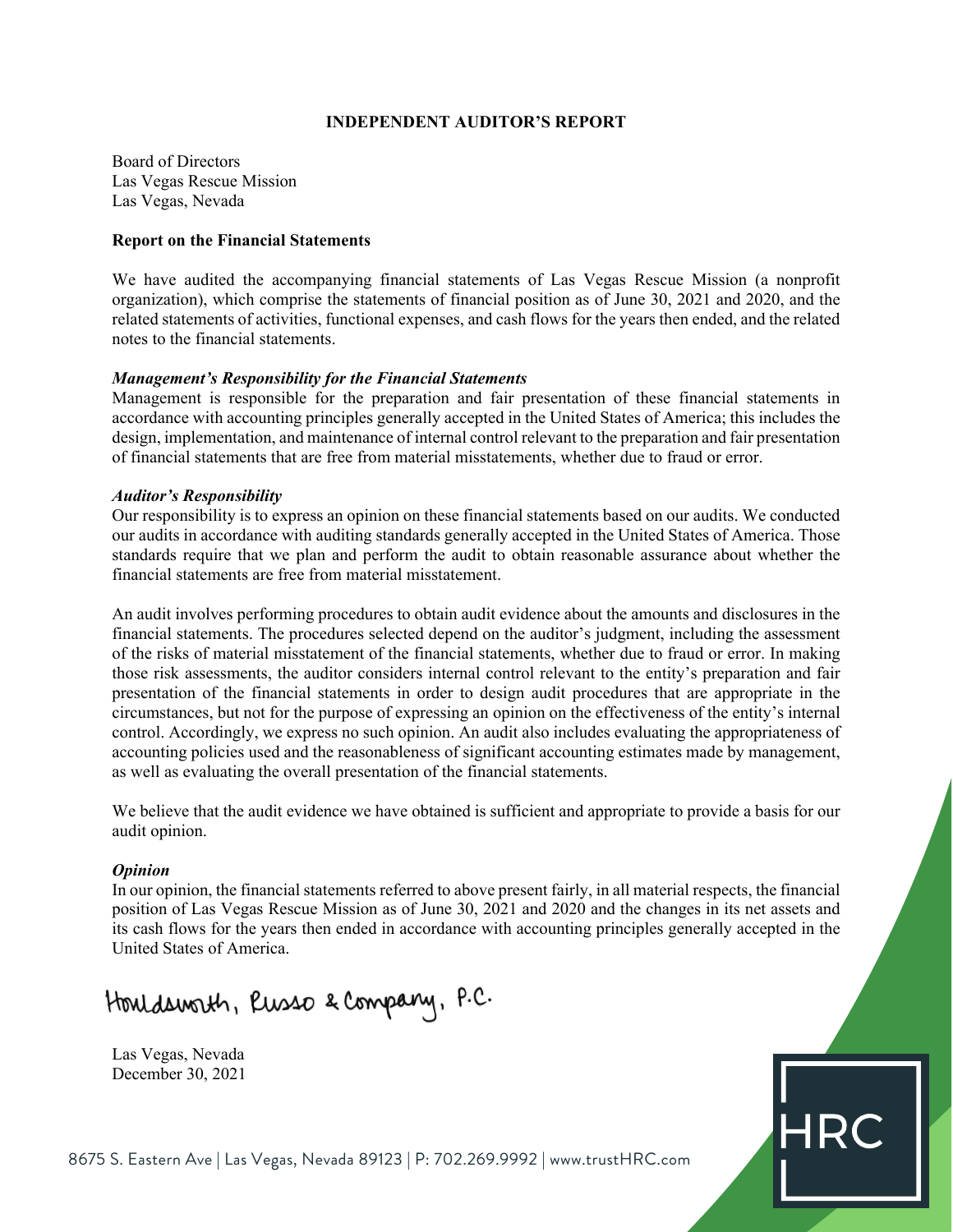## **STATEMENTS OF FINANCIAL POSITION JUNE 30, 2021 AND 2020**

|                                               | 2021            |    | 2020      |
|-----------------------------------------------|-----------------|----|-----------|
| <b>ASSETS</b>                                 |                 |    |           |
| <b>CURRENT ASSETS</b>                         |                 |    |           |
| Cash and equivalents                          | \$<br>2,284,175 | \$ | 1,106,446 |
| Cash and equivalents, restricted              | 246,850         |    | 402,051   |
| Investments                                   | 16,273          |    | 16,273    |
| Accounts receivable                           | 26,064          |    | 24,425    |
| Pledges receivable                            | 94,200          |    | 88,000    |
| Grants receivable                             | 137,631         |    | 22,523    |
| Prepaid expenses                              | 51,304          |    | 77,433    |
| Other current assets                          | 1,144           |    | 1,965     |
|                                               | 2,857,641       |    | 1,739,116 |
| <b>OTHER ASSETS</b>                           |                 |    |           |
| Cash and equivalents, restricted              | 331,681         |    | 253,000   |
| Property and equipment, net                   | 5,545,262       |    | 5,445,017 |
|                                               | 8,734,584       |    | 7,437,133 |
| <b>LIABILITIES AND NET ASSETS</b>             |                 |    |           |
| <b>CURRENT LIABILITIES</b>                    |                 |    |           |
| Accounts payable                              | \$<br>109,587   | \$ | 55,677    |
| <b>Accrued liabilities</b>                    | 62,201          |    | 105,400   |
| Deferred compensation                         | 10,500          |    | 10,500    |
| Capital lease payable, current portion        | 9,137           |    | 3,918     |
| Funds held for others                         | 4,443           |    | 30,824    |
| Deferred revenue                              | 32,200          |    | 14,525    |
| Note payable, current                         | 83              |    | 388,200   |
|                                               | 228,151         |    | 609,044   |
| <b>LONG-TERM DEBT</b>                         |                 |    |           |
| Capital lease payable, net of current portion | 10,547          |    | 19,684    |
| Note payable, net of current portion          | 1,149,917       |    | 1,150,000 |
|                                               |                 |    |           |
|                                               | 1,388,615       |    | 1,778,728 |
| <b>NET ASSETS</b>                             |                 |    |           |
| Without donor restrictions                    | 6,673,238       |    | 4,915,354 |
| With donor restrictions                       | 672,731         |    | 743,051   |
|                                               | 7,345,969       |    | 5,658,405 |
|                                               | \$<br>8,734,584 | \$ | 7,437,133 |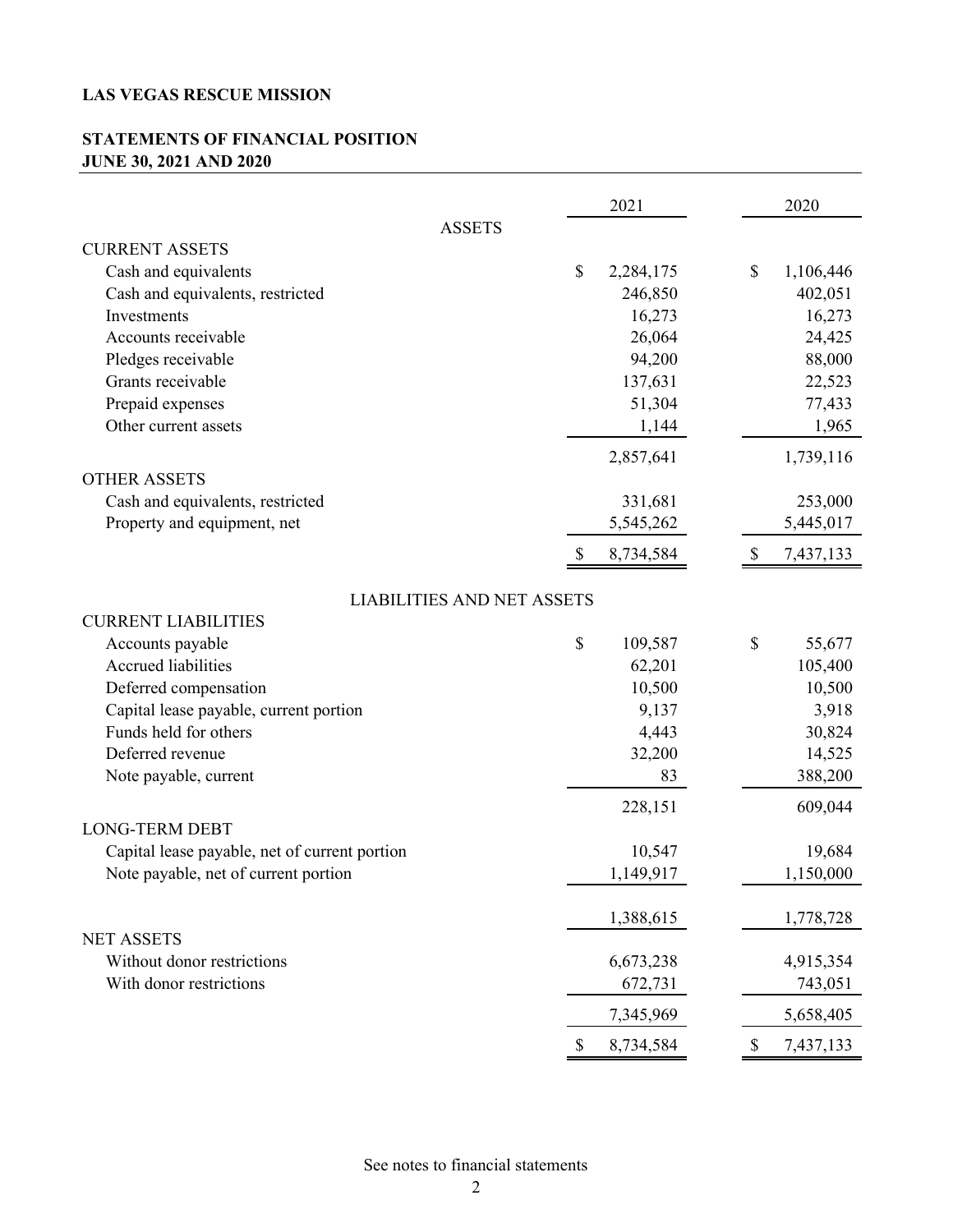# **STATEMENTS OF ACTIVITIES FOR THE YEARS ENDED JUNE 30, 2021 AND 2020**

| NET ASSETS WITHOUT DONOR RESTRICTIONS           |           | 2021        |              | 2020        |
|-------------------------------------------------|-----------|-------------|--------------|-------------|
| Revenue, gains, and other support:              |           |             |              |             |
| Contributions                                   |           | \$3,887,182 |              | \$2,958,094 |
| Government grants                               |           | 512,977     |              | 67,271      |
| Paycheck Protection Program loan forgiveness    |           | 388,200     |              |             |
| Special event revenue                           | \$171,600 |             | 24,275<br>\$ |             |
| Less: direct benefits to donors                 | 34,154    |             | 4,966        |             |
|                                                 |           | 137,446     |              | 19,309      |
| Sale of merchandise                             |           | 168,761     |              | 217,997     |
| Program revenue                                 |           | 205,371     |              | 293,002     |
| Donated goods                                   |           | 1,168,127   |              | 944,340     |
| Investment return, net                          |           | 1,188       |              | 5,752       |
| Rental revenue                                  |           | 18,150      |              | 10,728      |
| Gain on disposal                                |           |             |              | 200,406     |
| Other revenue                                   |           | 24,316      |              | 545         |
| Release from restriction                        |           | 158,001     |              | 94,204      |
| Total revenue, gains, and other support         |           | 6,669,719   |              | 4,811,648   |
| Expenses and losses:                            |           |             |              |             |
| Program services:                               |           |             |              |             |
| Recovery                                        |           | 1,479,571   |              | 1,486,075   |
| Thrift store                                    |           | 429,048     |              | 437,127     |
| Shelter and homeless services                   |           | 1,556,878   |              | 1,402,824   |
| Total program services                          |           | 3,465,497   |              | 3,326,026   |
| Support services:                               |           |             |              |             |
| Management and general                          |           | 482,879     |              | 408,717     |
| Fundraising                                     |           | 963,459     |              | 920,663     |
| Total expenses                                  |           | 4,911,835   |              | 4,655,406   |
| Change in net assets without donor restrictions |           | 1,757,884   |              | 156,242     |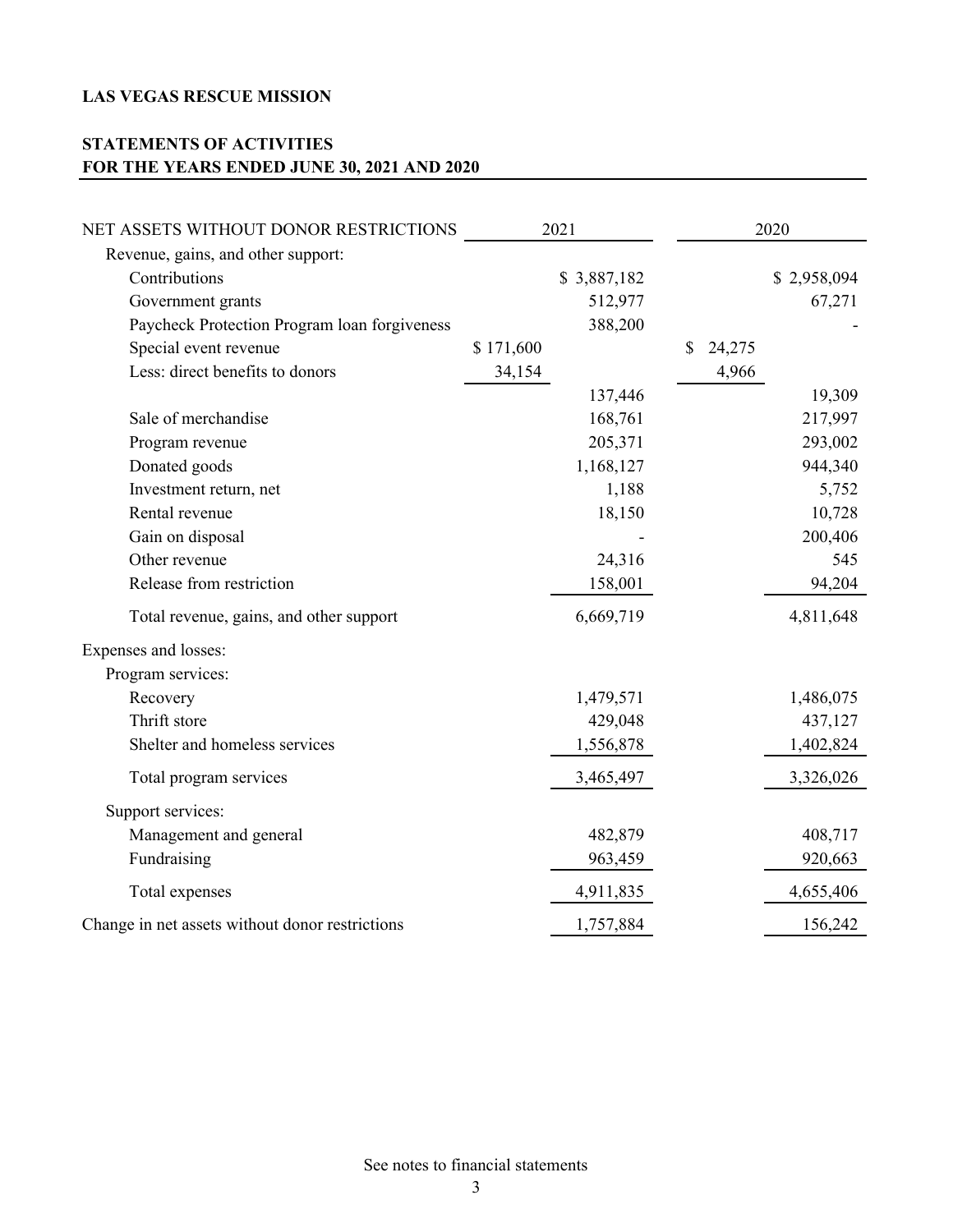## **STATEMENTS OF ACTIVITIES (CONTINUED) FOR THE YEARS ENDED JUNE 30, 2021 AND 2020**

| NET ASSETS WITH DONOR RESTRICTIONS           | 2021        | 2020        |
|----------------------------------------------|-------------|-------------|
| <b>Contributions</b>                         | 87,681      | 318,395     |
| Release from restriction                     | (158,001)   | (94,204)    |
| Change in net assets with donor restrictions | (70, 320)   | 224,191     |
| <b>CHANGE IN NET ASSETS</b>                  | 1,687,564   | 380,433     |
| NET ASSETS, BEGINNING OF YEAR                | 5,658,405   | 5,277,972   |
| NET ASSETS, END OF YEAR                      | \$7,345,969 | \$5,658,405 |

See notes to financial statements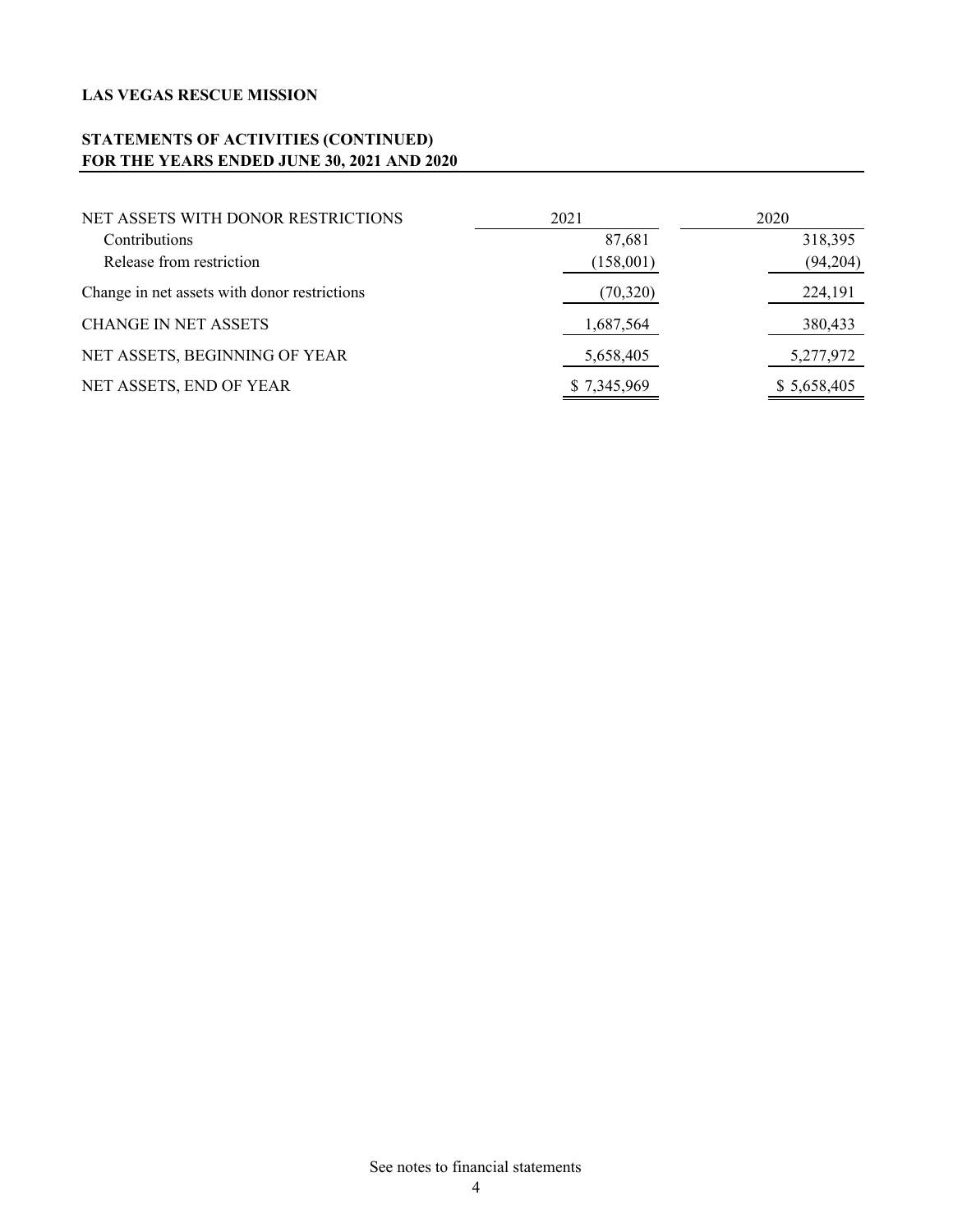## **STATEMENT OF FUNCTIONAL EXPENSESFOR THE YEAR ENDED JUNE 30, 2021**

|                                 | Program Services |           |              |                 | <b>Supporting Services</b> |                                     |              |                           |               |             |                                                      |    |           |
|---------------------------------|------------------|-----------|--------------|-----------------|----------------------------|-------------------------------------|--------------|---------------------------|---------------|-------------|------------------------------------------------------|----|-----------|
|                                 |                  | Recovery  |              | Thrift<br>Store |                            | Shelter and<br>Homeless<br>Services |              | Management<br>and General |               | Fundraising | Special Event<br><b>Direct Benefits</b><br>To Donors |    | Total     |
| Wages and payroll taxes         | $\mathbb{S}$     | 448,588   | $\mathbb{S}$ | 187,403         | $\mathbb{S}$               | 407,633                             | $\mathbb{S}$ | 280,467                   | $\mathcal{S}$ | 269,471     | $\mathcal{S}$<br>$\blacksquare$                      | \$ | 1,593,562 |
| Employee benefits               |                  | 48,855    |              | 20,410          |                            | 44,395                              |              | 30,545                    |               | 29,348      |                                                      |    | 173,553   |
| Advertising                     |                  |           |              |                 |                            |                                     |              |                           |               | 528,474     |                                                      |    | 528,474   |
| Bank and merchant fees          |                  |           |              | 21,642          |                            |                                     |              | 13,709                    |               |             |                                                      |    | 35,351    |
| Depreciation                    |                  | 98,254    |              | 57,259          |                            | 78,375                              |              | 6,634                     |               | 7,030       |                                                      |    | 247,552   |
| Dues and subscriptions          |                  | 2,105     |              | 880             |                            | 1,913                               |              | 1,316                     |               | 1,265       |                                                      |    | 7,479     |
| Equipment rental                |                  | 6,608     |              | 3,851           |                            | 5,271                               |              | 446                       |               | 473         |                                                      |    | 16,649    |
| Food commodities                |                  | 404,801   |              |                 |                            | 821,870                             |              |                           |               |             |                                                      |    | 1,226,671 |
| Insurance                       |                  | 28,975    |              | 16,885          |                            | 23,112                              |              | 1,956                     |               | 2,073       |                                                      |    | 73,001    |
| Interest                        |                  |           |              |                 |                            |                                     |              | 16,710                    |               |             |                                                      |    | 16,710    |
| Maintenance                     |                  | 48,879    |              | 28,485          |                            | 38,990                              |              | 3,300                     |               | 3,498       |                                                      |    | 123,152   |
| Meals                           |                  | 786       |              | 329             |                            | 715                                 |              | 492                       |               | 473         |                                                      |    | 2,795     |
| Office supplies                 |                  | 25,302    |              | 14,745          |                            | 20,182                              |              | 1,708                     |               | 1,810       |                                                      |    | 63,747    |
| Postage and shipping            |                  | 1,306     |              | 545             |                            | 1,186                               |              | 816                       |               | 93,222      |                                                      |    | 97,075    |
| Professional fees               |                  | 27,064    |              | 11,938          |                            | 24,168                              |              | 108,960                   |               | 14,232      |                                                      |    | 186,362   |
| Supplies                        |                  | 227,715   |              | 1,946           |                            |                                     |              |                           |               |             | 4,279                                                |    | 233,940   |
| Property taxes                  |                  |           |              |                 |                            |                                     |              | 3,856                     |               |             |                                                      |    | 3,856     |
| Training                        |                  | 9,514     |              | 3,975           |                            | 8,646                               |              | 5,948                     |               | 5,715       |                                                      |    | 33,798    |
| Transportation                  |                  | 11,731    |              | 6,837           |                            | 9,358                               |              |                           |               |             |                                                      |    | 27,926    |
| Utilities                       |                  | 89,088    |              | 51,918          |                            | 71,064                              |              | 6,016                     |               | 6,375       |                                                      |    | 224,461   |
| Venue                           |                  |           |              |                 |                            |                                     |              |                           |               |             | 29,875                                               |    | 29,875    |
|                                 |                  | 1,479,571 | \$           | 429,048         | \$                         | 1,556,878                           | \$           | 482,879                   | $\mathcal{S}$ | 963,459     | 34,154                                               |    | 4,945,989 |
| Less: direct benefits to donors |                  |           |              |                 |                            |                                     |              |                           |               |             | (34, 154)                                            |    | (34, 154) |
|                                 |                  |           |              |                 |                            |                                     |              |                           |               |             | S                                                    | \$ | 4,911,835 |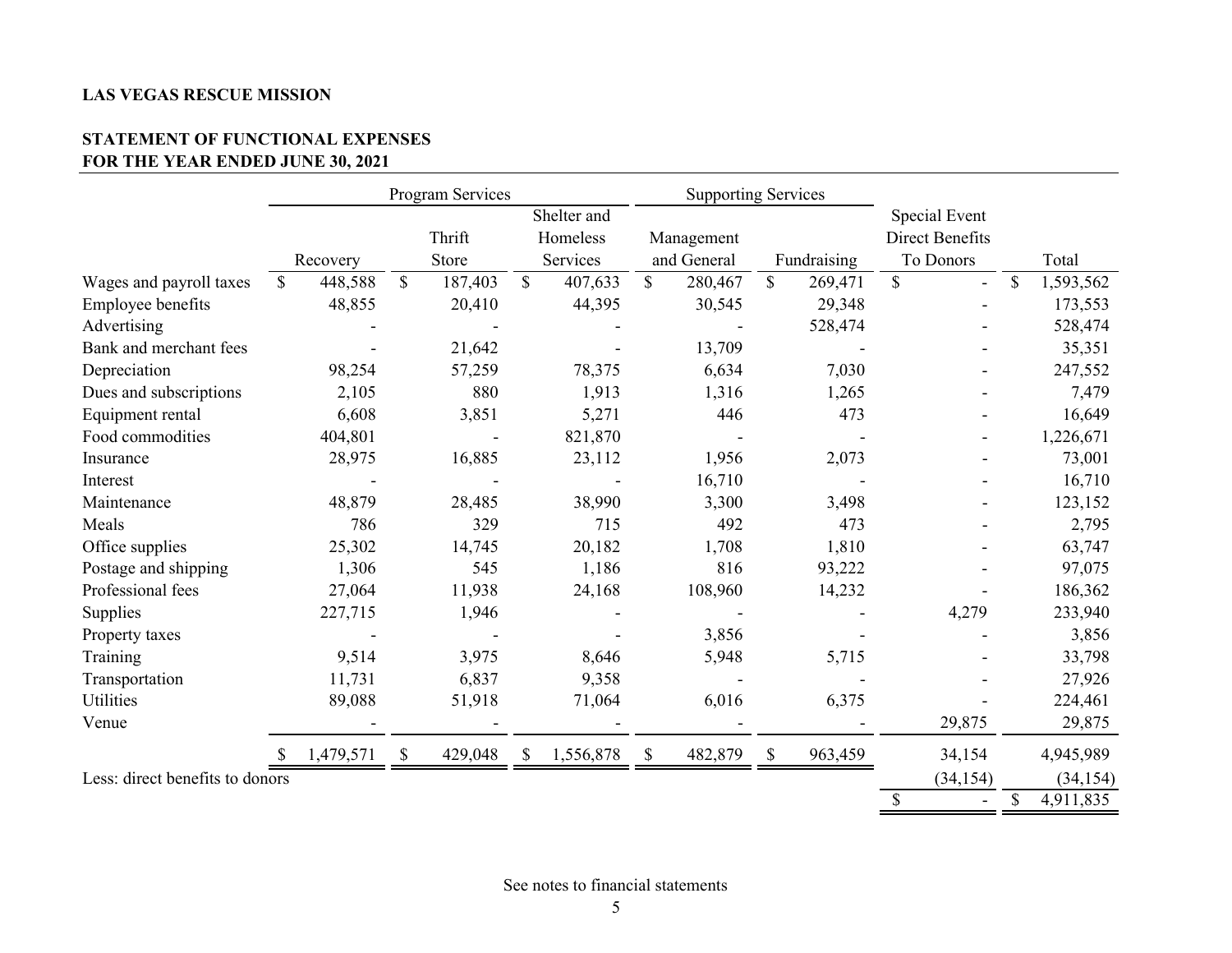## **STATEMENT OF FUNCTIONAL EXPENSES FOR THE YEAR ENDED JUNE 30, 2020**

|                                 | Program Services |           |              |         |               | <b>Supporting Services</b> |              |             |              |             |              |                                                |    |           |
|---------------------------------|------------------|-----------|--------------|---------|---------------|----------------------------|--------------|-------------|--------------|-------------|--------------|------------------------------------------------|----|-----------|
|                                 |                  |           |              | Thrift  |               | Shelter and<br>Homeless    |              | Management  |              |             |              | <b>Special Event</b><br><b>Direct Benefits</b> |    |           |
|                                 |                  | Recovery  |              | Store   |               | Services                   |              | and General |              | Fundraising |              | To Donors                                      |    | Total     |
| Wages and payroll taxes         | $\mathbb{S}$     | 519,889   | <sup>S</sup> | 189,656 | $\mathbb{S}$  | 398,977                    | $\mathbb{S}$ | 231,423     | $\mathbb{S}$ | 285,216     | $\mathbb{S}$ | $\blacksquare$                                 | \$ | 1,625,161 |
| Employee benefits               |                  | 60,277    |              | 21,989  |               | 46,258                     |              | 26,832      |              | 33,068      |              |                                                |    | 188,424   |
| Advertising                     |                  |           |              |         |               |                            |              |             |              | 474,111     |              |                                                |    | 474,111   |
| Bad debt                        |                  |           |              |         |               |                            |              | 3,341       |              |             |              |                                                |    | 3,341     |
| Bank and merchant fees          |                  |           |              | 21,642  |               |                            |              | 2,215       |              |             |              |                                                |    | 23,857    |
| Depreciation                    |                  | 99,285    |              | 57,860  |               | 79,197                     |              | 6,704       |              | 7,104       |              |                                                |    | 250,150   |
| Dues and subscriptions          |                  | 1,290     |              | 470     |               | 989                        |              | 574         |              | 707         |              |                                                |    | 4,030     |
| Equipment rental                |                  | 6,852     |              | 3,992   |               | 5,465                      |              | 463         |              | 490         |              |                                                |    | 17,262    |
| Food commodities                |                  | 327,964   |              |         |               | 665,865                    |              |             |              |             |              |                                                |    | 993,829   |
| Insurance                       |                  | 28,254    |              | 16,466  |               | 22,538                     |              | 1,908       |              | 2,021       |              |                                                |    | 71,187    |
| Interest                        |                  |           |              |         |               |                            |              | 17,012      |              |             |              |                                                |    | 17,012    |
| Maintenance                     |                  | 42,029    |              | 24,493  |               | 33,525                     |              | 2,838       |              | 3,007       |              |                                                |    | 105,892   |
| Meals                           |                  | 370       |              | 135     |               | 284                        |              | 165         |              | 203         |              |                                                |    | 1,157     |
| Office supplies                 |                  | 13,462    |              | 7,845   |               | 10,738                     |              | 909         |              | 963         |              |                                                |    | 33,917    |
| Postage and shipping            |                  | 1,339     |              | 489     |               | 1,028                      |              | 596         |              | 79,284      |              |                                                |    | 82,736    |
| Professional fees               |                  | 38,776    |              | 14,146  |               | 29,758                     |              | 95,511      |              | 21,272      |              |                                                |    | 199,463   |
| Supplies                        |                  | 210,283   |              | 763     |               |                            |              |             |              |             |              | 4,966                                          |    | 216,012   |
| Property taxes                  |                  |           |              |         |               |                            |              | 6,446       |              |             |              |                                                |    | 6,446     |
| Training                        |                  | 9,541     |              | 3,482   |               | 7,323                      |              | 4,248       |              | 5,235       |              |                                                |    | 29,829    |
| Transportation                  |                  | 14,911    |              | 8,690   |               | 11,895                     |              |             |              |             |              |                                                |    | 35,496    |
| Utilities                       |                  | 111,553   |              | 65,009  |               | 88,984                     |              | 7,532       |              | 7,982       |              |                                                |    | 281,060   |
|                                 |                  | 1,486,075 | \$           | 437,127 | <sup>\$</sup> | 1,402,824                  | \$           | 408,717     | \$           | 920,663     |              | 4,966                                          |    | 4,660,372 |
| Less: direct benefits to donors |                  |           |              |         |               |                            |              |             |              |             |              | (4,966)                                        |    | (4,966)   |
|                                 |                  |           |              |         |               |                            |              |             |              |             | \$           |                                                | \$ | 4,655,406 |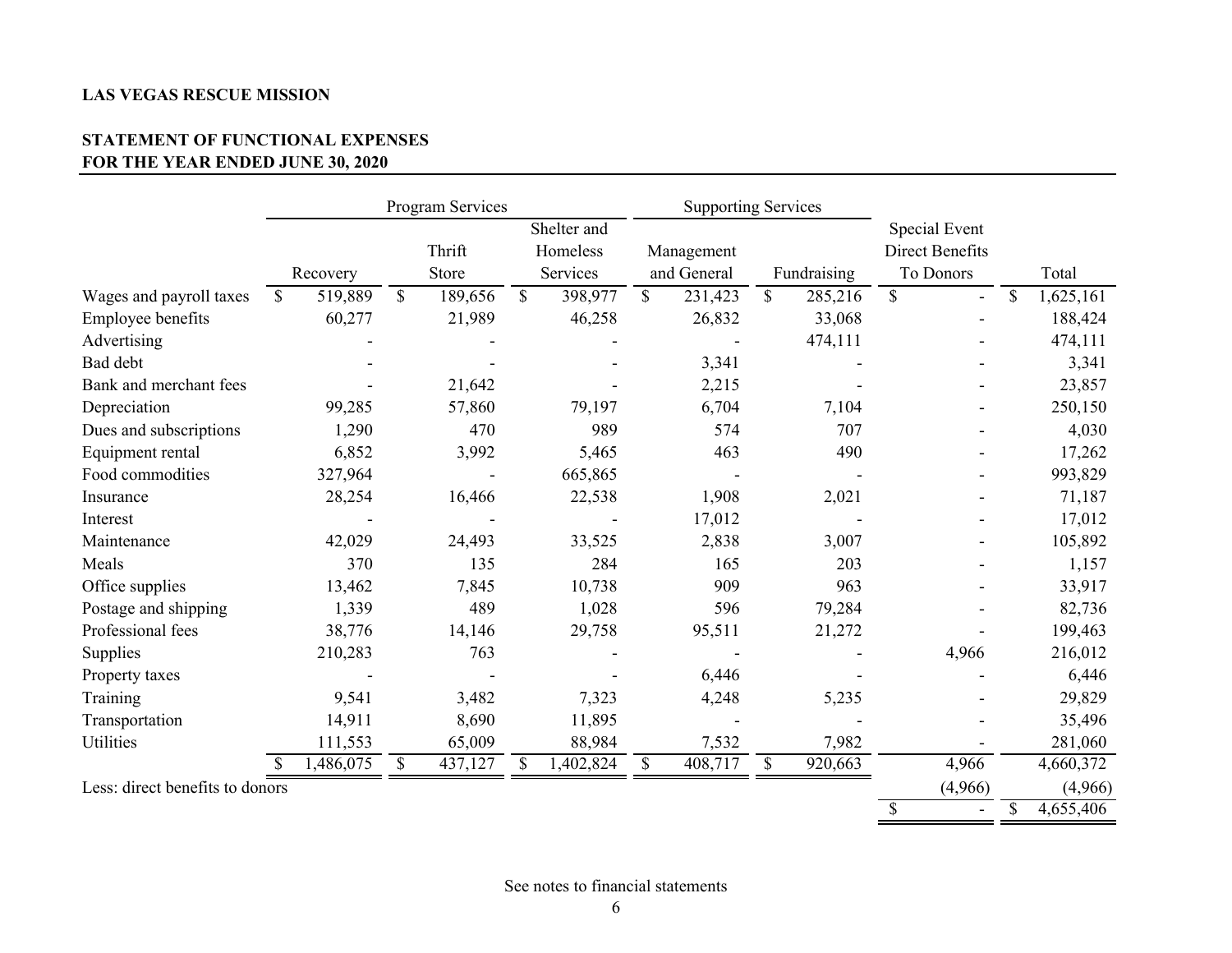## **STATEMENTS OF CASH FLOWS FOR THE YEARS ENDED JUNE 30, 2021 AND 2020**

|                                                           | 2021            | 2020            |
|-----------------------------------------------------------|-----------------|-----------------|
| CASH FLOWS FROM OPERATING ACTIVITIES                      |                 |                 |
| Change in in net assets                                   | \$<br>1,687,564 | \$<br>380,433   |
| Adjustments to reconcile change in net assets to net cash |                 |                 |
| provided by operating activities:                         |                 |                 |
| Depreciation                                              | 247,552         | 250,150         |
| Paycheck Protection Program loan forgiveness              | (388,200)       |                 |
| Gain on disposal                                          |                 | (200, 406)      |
| Unrealized gain on investments                            |                 | (1,885)         |
| (Increase) decrease in operating assets:                  |                 |                 |
| Accounts receivable                                       | (1,639)         | (16,265)        |
| Pledges receivable                                        | (6,200)         | (13,000)        |
| Grants receivable                                         | (115, 108)      | (22, 523)       |
| Prepaid expenses                                          | 26,129          | 2,938           |
| Other current assets                                      | 821             | 9,893           |
| Increase (decrease) in operating liabilities:             |                 |                 |
| Accounts payable                                          | 53,910          | 2,227           |
| <b>Accrued liabilities</b>                                | (43, 199)       | (26, 499)       |
| Funds held for others                                     | (26,381)        | 26,715          |
| Deferred revenue                                          | 17,675          | 14,525          |
| Net cash provided by operating activities                 | 1,452,924       | 406,303         |
| CASH FLOWS FROM INVESTING ACTIVITIES                      |                 |                 |
| Purchases of investments                                  |                 | (299, 120)      |
| Proceeds from sale of investments                         |                 | 681,943         |
| Purchases of property and equipment                       | (347,797)       | (21,781)        |
| Proceeds from sale of property and equipment              |                 | 245,362         |
| Net cash provided by (used in) investing activities       | (347,797)       | 606,404         |
| CASH FLOWS FROM FINANCING ACTIVITIES                      |                 |                 |
| Payments on capital lease obligations                     | (3,918)         | (2,033)         |
| Proceeds from Paycheck Protection Program loan            |                 | 388,200         |
| Proceeds from Economic Injury Disaster Loan               |                 | 150,000         |
| Net cash provided by (used in) financing activities       | (3,918)         | 536,167         |
| NET CHANGE IN CASH AND EQUIVALENTS                        | 1,101,209       | 1,548,874       |
| CASH AND EQUIVALENTS, BEGINNING OF YEAR                   | 1,761,497       | 212,623         |
| CASH AND EQUIVALENTS, END OF YEAR                         | \$<br>2,862,706 | \$<br>1,761,497 |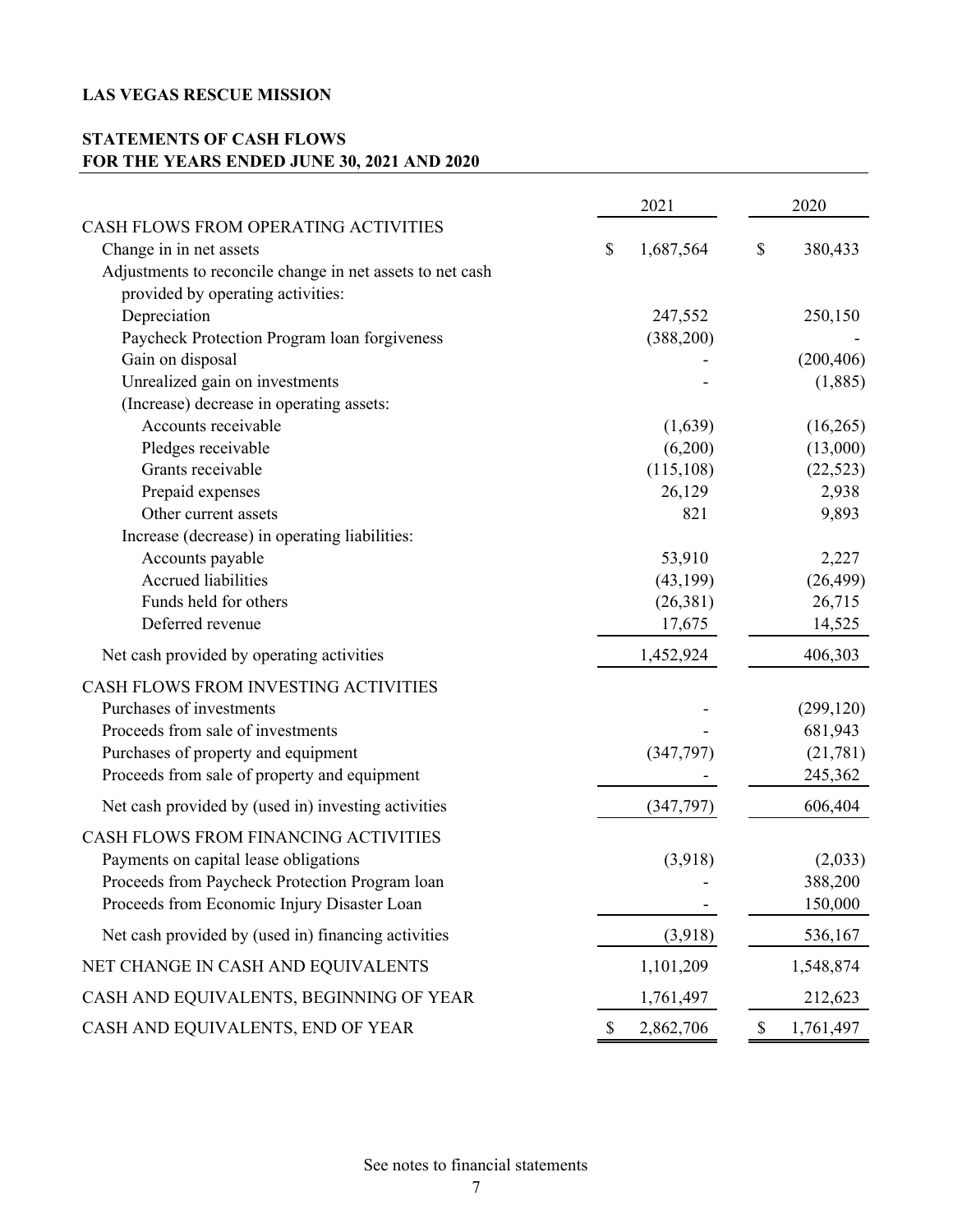## **STATEMENTS OF CASH FLOWS (CONTINUED) FOR THE YEARS ENDED JUNE 30, 2021 AND 2020**

|                                               |   | 2021      |    | 2020      |
|-----------------------------------------------|---|-----------|----|-----------|
| SUMMARY OF CASH ACCOUNTS                      |   |           |    |           |
| Cash and equivalents                          | S | 2,284,175 | \$ | 1,106,446 |
| Cash and equivalents, restricted, current     |   | 246,850   |    | 402,051   |
| Cash and equivalents, restricted, non current |   | 331,681   |    | 253,000   |
|                                               |   | 2,862,706 | S  | 1,761,497 |
| SUPPLEMENTAL DISCLOSURES                      |   |           |    |           |
| Cash paid for interest                        | S | 16,710    |    | 17,012    |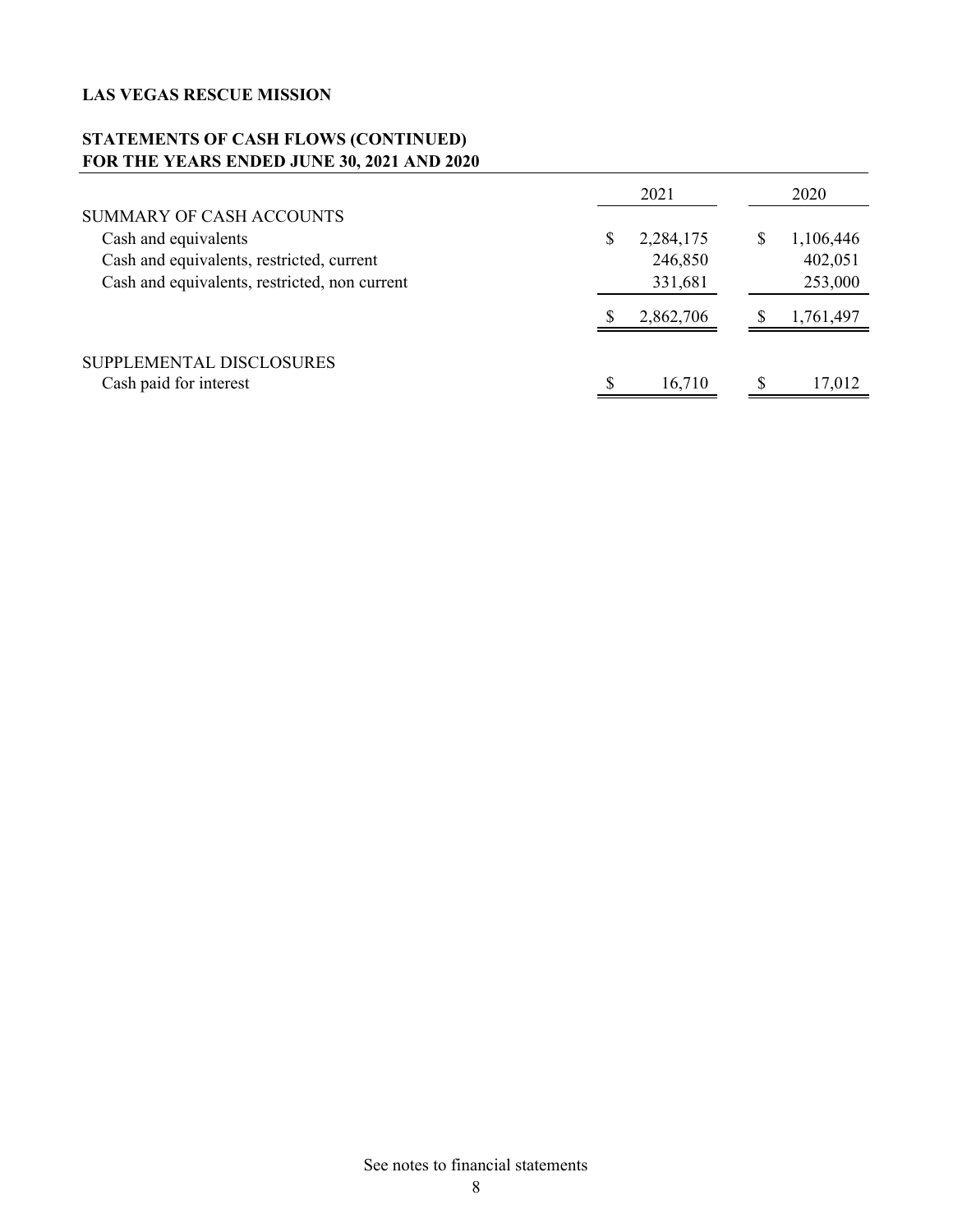#### **NOTE 1. SUMMARY OF SIGNIFICANT ACCOUNTING POLICIES**

#### *Nature of Activities*

Las Vegas Rescue Mission (the "Organization" or the "Mission") is a non-profit organization located in Southern Nevada, which was organized solely for educational, religious, scientific and general charitable purposes. The Mission provides food, shelter, and clothing, and offers programs to help citizens recover from alcohol and drugs, and spiritual guidance.

The Mission was incorporated under the laws of the State of Nevada on October 3, 1979.

#### *Basis of Accounting*

The accompanying financial statements have been prepared on the accrual basis of accounting in accordance with accounting principles generally accepted in the United States of America and, accordingly, reflect all significant receivables, payables, and other liabilities.

#### *Financial Statement Presentation*

Financial statement presentation follows the recommendations of the Financial Accounting Standards Board Accounting Standards Codification (FASB ASC) 958-205 and subsections. Under the FASB ASC, the Organization is required to report information regarding its financial position and activities according to two classes of net assets: net assets with donor restrictions and net assets without donor restrictions.

#### *Use of Estimates*

Timely preparation of financial statements in conformity with accounting principles generally accepted in the United States of America requires management to make estimates and assumptions that affect certain reported amounts and disclosures. Accordingly, actual results could differ from those estimates. See Note 10 for discussion of significant estimates.

#### *Cash and Equivalents*

The Mission considers all highly-liquid investments with an initial maturity of three months or less to be cash equivalents.

#### *Income Taxes*

The Mission is a not-for-profit organization as described in Section  $501(c)(3)$  of the Internal Revenue Code and is generally exempt from income taxes on related income pursuant to the appropriate section of the Internal Revenue Code.

#### *Advertising*

The Mission uses advertising to promote its programs among the audience it serves. The production costs of advertising are expensed as incurred.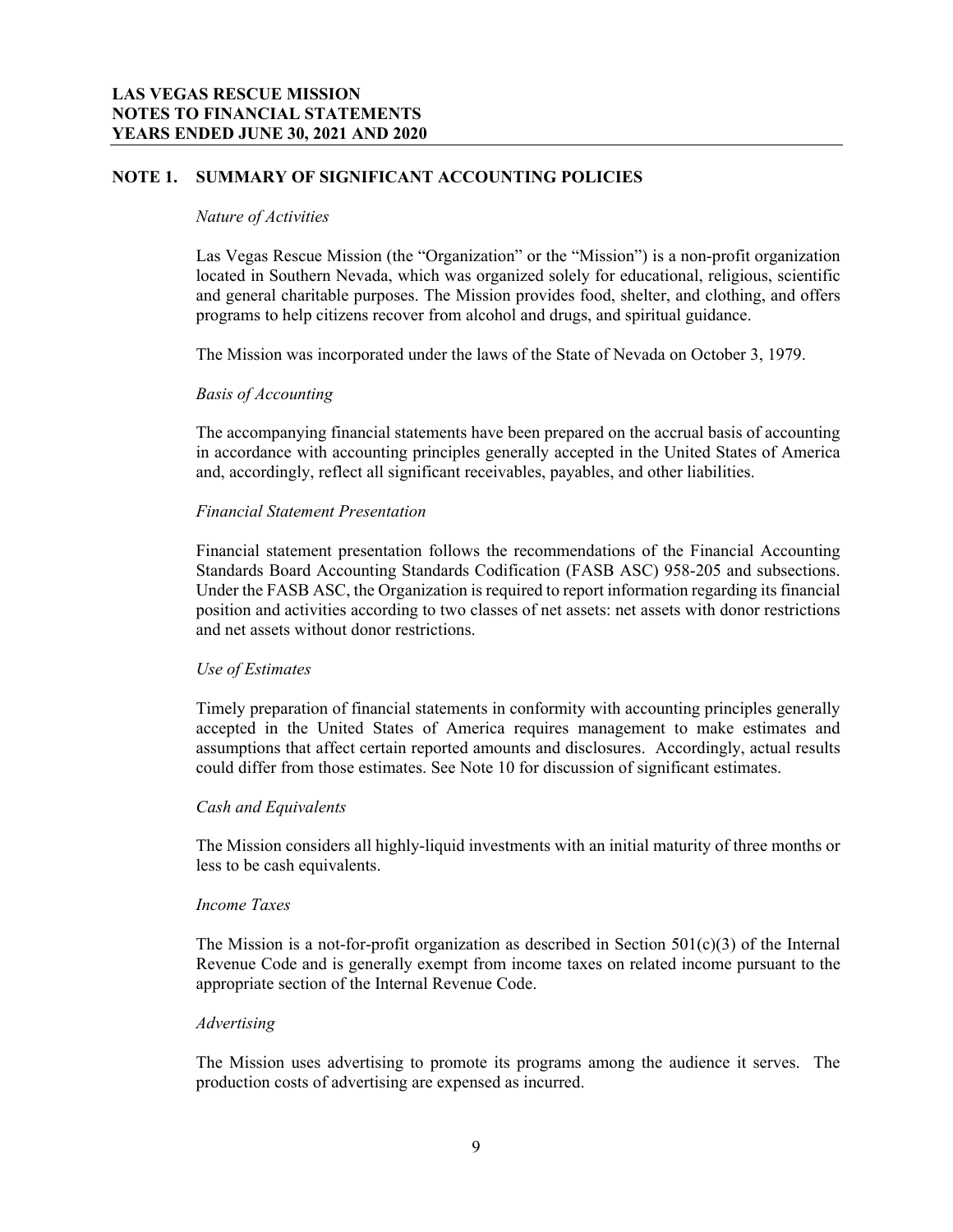#### **NOTE 1. SUMMARY OF SIGNIFICANT ACCOUNTING POLICIES (CONTINUED)**

#### *Receivables*

Receivables are stated at the amount management expects to collect from outstanding balances. It is the Mission's policy to charge off uncollectible receivables when management determines the receivable will not be collected. As of June 30, 2021 and 2020, management expects the outstanding balances to be collected in full and no allowance was recognized. No interest income is recognized or charged on receivables. Pledges receivable at June 30, 2021 and 2020 are considered collectible, unconditional, and due within one year. Accordingly, no discount has been recognized. Grants receivable represent funds to be reimbursed to the Mission for incurring expenses considered allowable under the grant agreements. The Mission expects to collect all grants receivable in full in less than one year.

#### *Property and Equipment*

The Mission follows the practice of capitalizing all expenditures for property and equipment in excess of \$2,500 with a useful life over one year. Purchased property and equipment are carried at cost. Donated property and equipment are carried at the approximate fair value at the date of donation. Depreciation is computed on the straight-line method over the useful lives of the assets, generally as follows:

| <b>Vehicles</b>                   | 5 Years    |
|-----------------------------------|------------|
| Furniture, fixtures and equipment | 5-7 Years  |
| Buildings and improvements        | 5-39 Years |

When assets are retired or otherwise disposed, the costs and related accumulated depreciation are removed from the accounts, and any resulting gain or loss is reflected in the statements of activities for the period. The cost of maintenance and repairs is expensed as incurred, while significant renewals and betterments are capitalized.

#### *Impairment of Long-Lived Assets*

The Mission periodically evaluates whether events and circumstances have occurred that may warrant revision of the estimated useful life of property and equipment or whether the remaining balance of property and equipment should be evaluated for possible impairment. The Mission uses an estimate of the related undiscounted cash flows over the remaining life of the property and equipment in measuring their recoverability.

### *Deferred Revenue*

Event attendance fees or sponsorships collected in advance are included in deferred revenue in the accompanying statements of financial position. This deferred revenue is expected to be recognized within one year.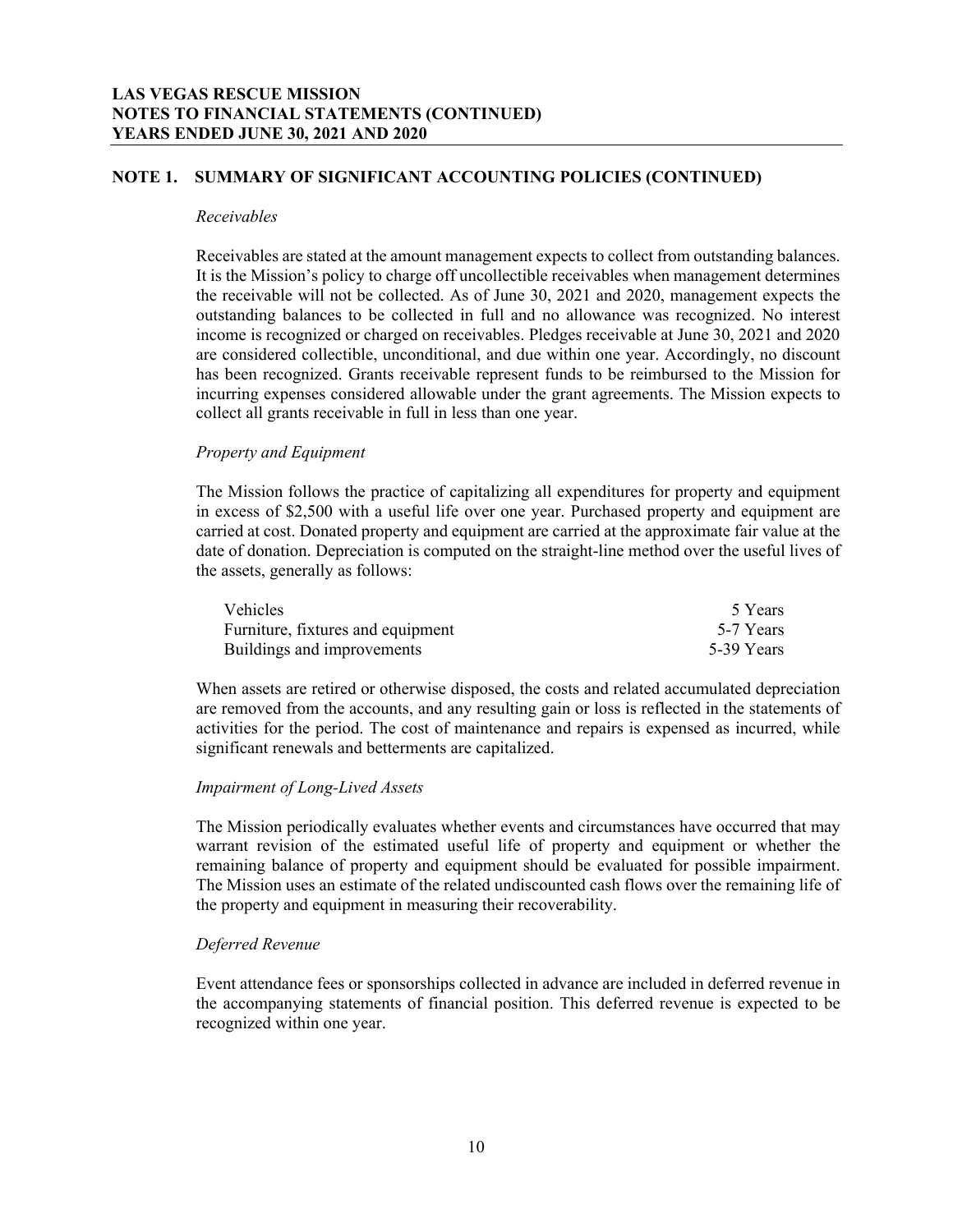#### **NOTE 1. SUMMARY OF SIGNIFICANT ACCOUNTING POLICIES (CONTINUED)**

#### *Donated Assets and Services*

Donated marketable securities and other noncash donations are recorded as contributions at their estimated fair value at the date of donation. Generally, donated goods, if significant in amount, are recorded at fair market value provided the Mission has a clearly measurable and objective basis for determining the value.

Donated services are recognized as contributions in accordance with FASB ASC, if the services (a) create or enhance nonfinancial assets, or (b) require specialized skills, are performed by people with those skills, and would otherwise be purchased by the Mission. The value of donated services included in the financial statements for the years ended June 30, 2021 and 2020, consists of services to the Mission totaling \$3,000 and \$16,574, respectively. The types of services provided include information technology support, legal services and repairs and maintenance services. The Mission received a substantial amount of donated services from unpaid volunteers. However, the value of the contributed services is not reflected in the accompanying financial statements as it did not meet the criteria for recognition under FASB ASC.

#### *Revenue With and Without Donor Restrictions*

Contributions received are recorded as support with or without donor restrictions, depending on the existence and/or nature of any donor restrictions. Support that is restricted by the donor is reported as an increase in net assets without donor restrictions if the restriction expires in the reporting period in which the support is recognized. All other donor-restricted support is reported as an increase in net assets with donor restrictions, depending on the existence and/or nature of the restriction. When a restriction expires (that is, when a stipulated time restriction ends or purpose restriction is accomplished), net assets with donor restrictions are reclassified to net assets without donor restrictions and reported in the statements of activities as net assets released from restrictions.

#### *Reclassifications*

Certain reclassifications have been made to the 2020 presentation to be comparative to the 2021 presentation.

#### *Expense Allocation*

The costs of providing various programs and other activities have been summarized on a functional basis in the statements of activities. Some expenses can be directly allocated to one of the programs or supporting functions. Certain categories of expenses are attributed to more than one program or supporting function. Therefore, these expenses require allocation on a reasonable basis that is consistently applied. Expenses were allocated on the basis of a salary and square footage allocation percentages, which is calculated based on the estimate of the percentage of time employees spend working under the various programs or supporting functions or the proportionate square footage used by the activity.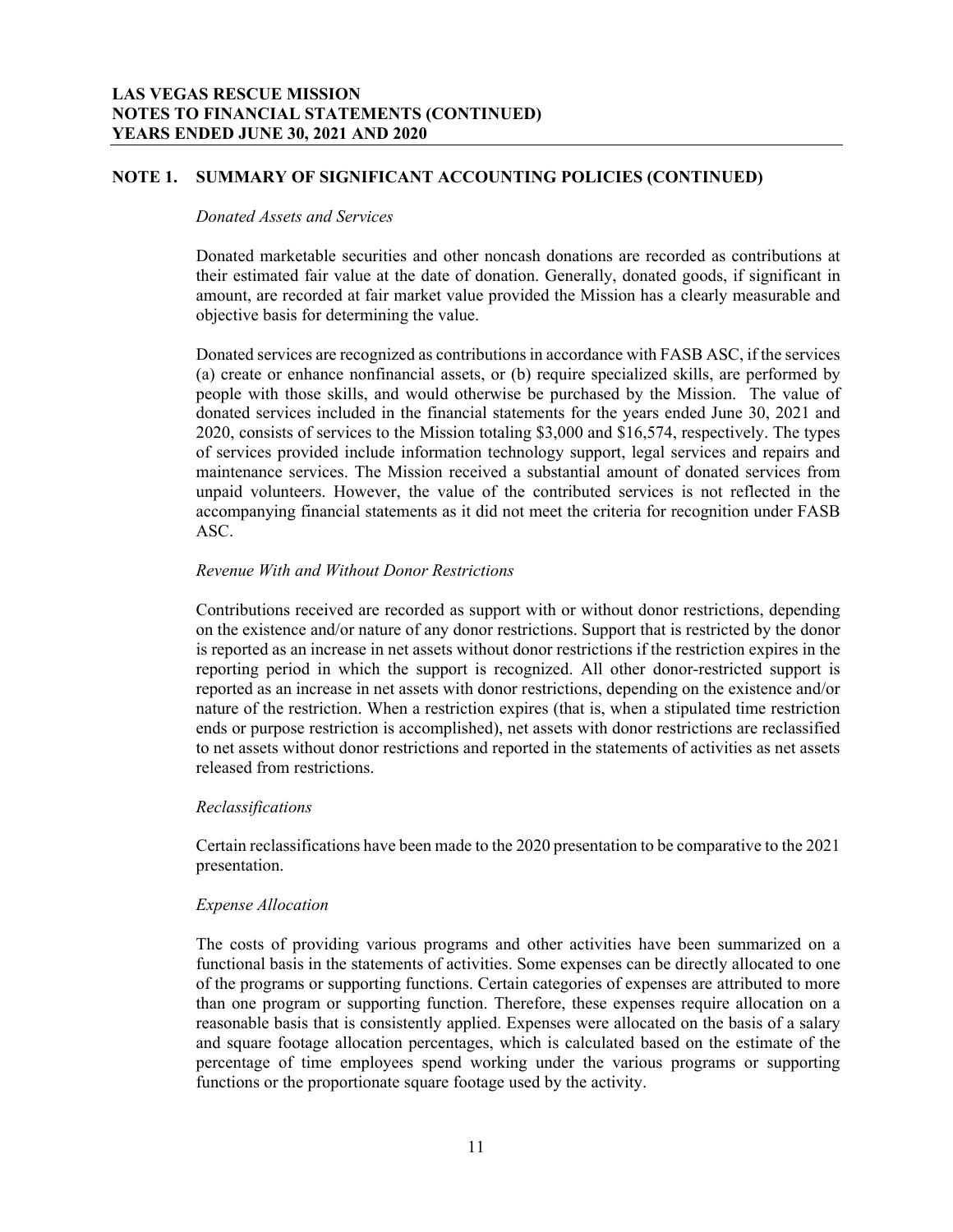#### NOTE 1. SUMMARY OF SIGNIFICANT ACCOUNTING POLICIES (CONTINUED)

#### *Expense Allocation (Continued)*

The following expenses were directly allocated by function based on the nature of the expense: advertising, bad debt, bank and merchant fees, food commodities, interest, supplies and property taxes.

The following expenses were allocated on the basis of an estimate of employee time and effort: wages and payroll taxes, employee benefits, dues and subscriptions, meals and training.

The following expenses were allocated on the basis of an estimate of the square footage utilized by the program or supporting function: depreciation, equipment rental, insurance, maintenance, office supplies, transportation and utilities.

The following expenses were allocated on the basis of a combination of the nature of the expense and employee time and effort: postage and shipping and professional fees.

*Date of Management's Review* 

Subsequent events have been evaluated through December 30, 2021, which is the date the financial statements were available to be issued.

#### **NOTE 2. INFORMATION REGARDING LIQUIDITY AND AVAILABILITY**

The Mission is substantially supported by contribution revenues, program revenues and donated merchandise sales, and considers contributions restricted for programs which are ongoing, major, and central to its operations to be available to meet cash needs for general expenditures. The Mission manages its liquidity and reserves following three guiding principles: operating within a prudent range of financial soundness and stability, maintaining adequate liquid assets to fund near-term operating needs, and maintaining sufficient reserves to provide reasonable assurance that long-term obligations will be discharged. To help manage unanticipated liquidity needs, the Mission has a line of credit for a total of \$250,000, which could be drawn upon, as discussed in Note 12.

The following table reflects the Mission's financial assets as of June 30, 2021 and 2020, reduced by amounts that are not available to meet general expenditures within one year of the statement of financial position date:

|                        | 2021        | 2020        |
|------------------------|-------------|-------------|
| Cash and equivalents   | \$2,862,706 | \$1,761,497 |
| Investments            | 16,273      | 16,273      |
| Accounts receivable    | 26,064      | 24,425      |
| Pledges receivable     | 94,200      | 88,000      |
| Grants receivable      | 137,631     | 22,523      |
| Other current assets   | 1.144       | 1,965       |
|                        |             |             |
| Total financial assets | 3,138,018   | 1,914,683   |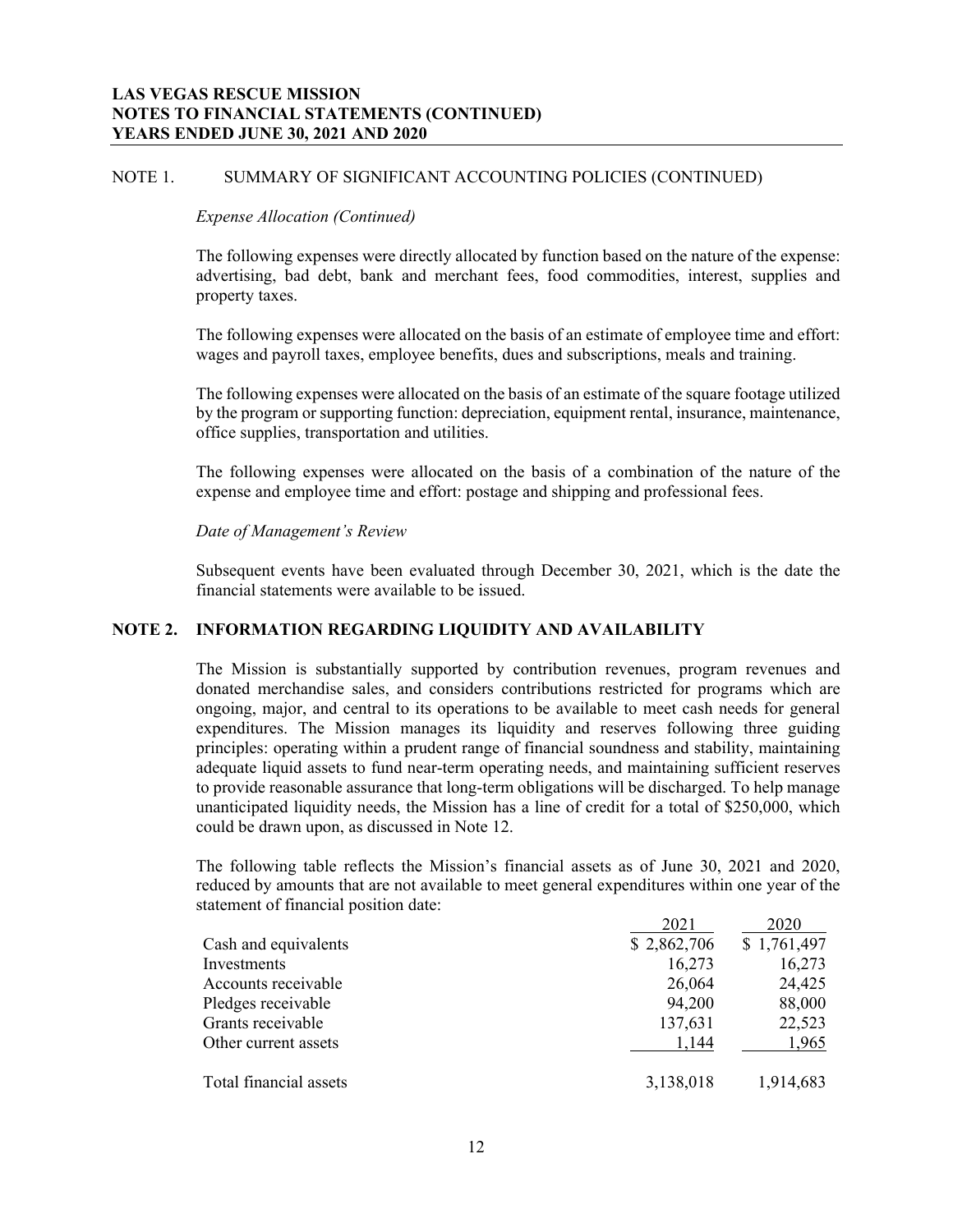#### **NOTE 2. INFORMATION REGARDING LIQUIDITY AND AVAILABILITY (CONTINUED)**

| Less amounts unavailable for general expenditures within |            |            |
|----------------------------------------------------------|------------|------------|
| one year, due to:                                        |            |            |
| Funds held on behalf of others                           | (4, 443)   | (30, 824)  |
| Restricted by donors with purpose or time restrictions   | (331,681)  | (253,000)  |
| Total amounts unavailable for general expenditures       |            |            |
| within one year                                          | (336, 124) | (283, 824) |
| Total for general expenditures within one year           | 2,801,894  |            |

#### **NOTE 3. FUNDS HELD FOR OTHERS**

As of June 30, 2021 and 2020, funds held for others consists of monies held by the Mission for program participants who do not maintain bank accounts. These monies are readily available to the individuals.

### **NOTE 4. CONCENTRATIONS AND RELATED PARTY**

In the ordinary course of business, the Organization maintains cash balances at financial institutions in excess of federally insured limits. The cash held by the banking institutions is insured up to the Federal Deposit Insurance Corporation ("FDIC") limit of \$250,000.

As of the year ended June 30, 2021, 96% of total pledges receivable were due from two donors. For the year ended June 30, 2020, 97% of total pledges receivable were due from two donors.

For the year ending June 30, 2021, approximately 53% of the total pledges receivable balance was due from a company in which a board member had significant influence. Revenues of approximately \$240,000, inclusive of the pledge receivable, were recognized that were attributable to this board member.

For the year ending June 30, 2020, approximately 51% of the total pledges receivable balance was due from a company in which a board member had significant influence. Revenues of approximately \$181,300, inclusive of the pledge receivable, were recognized that were attributable to this board member.

### **NOTE 5. INVESTMENTS AND FAIR VALUE OF ASSETS**

In accordance with FASB ASC 820-10, the following are quantitative disclosures about the fair value measurements. Fair value measurements are categorized on three levels:

Level 1 – Valuations for assets and liabilities traded in active exchange markets, such as the New York Stock Exchange. Level 1 also includes U.S. Treasury and federal agency securities, which are traded by dealers and brokers in active markets. Valuations obtained from readily available pricing.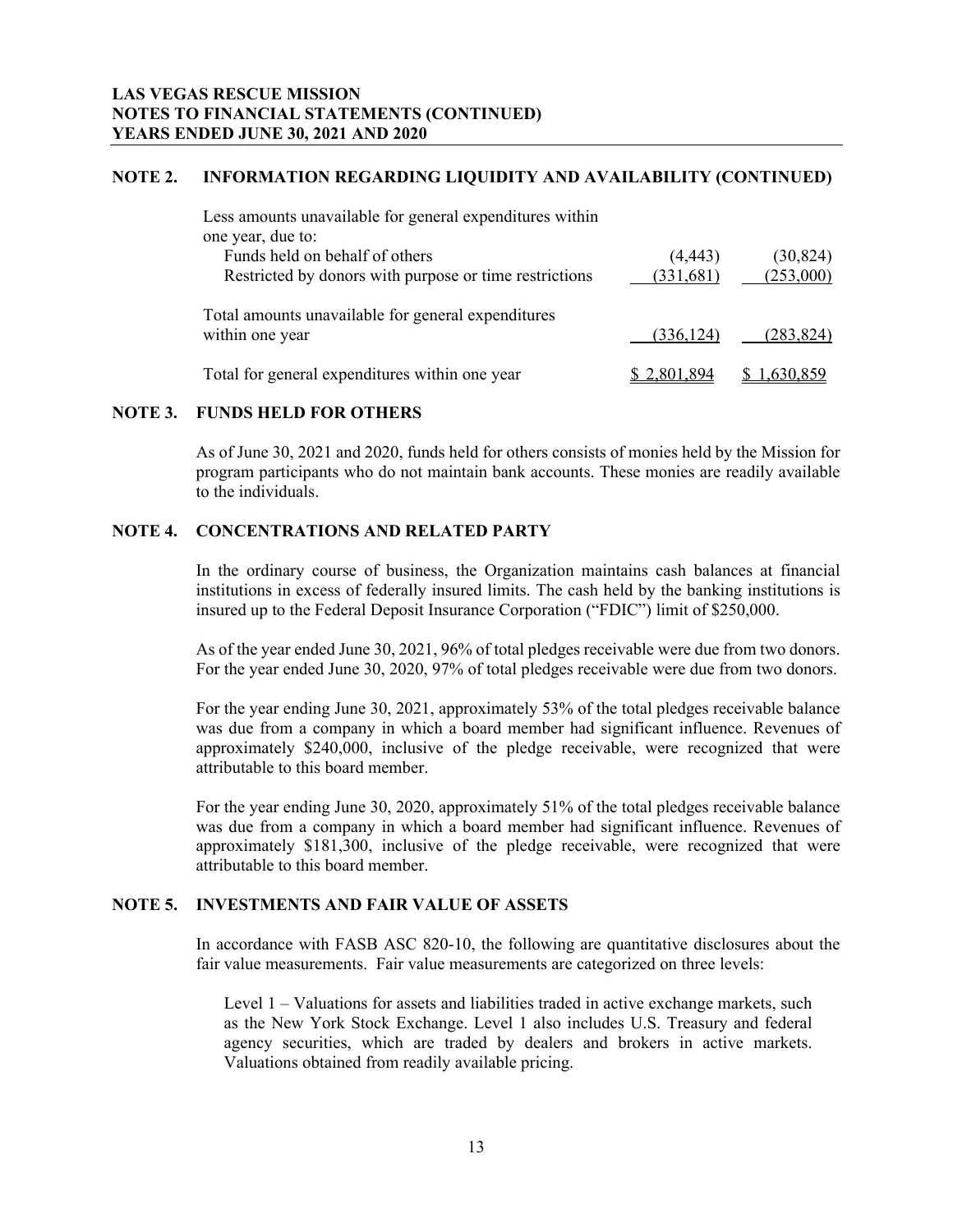#### **NOTE 5. INVESTMENTS AND FAIR VALUE OF ASSETS (CONTINUED)**

Level 2 – Valuation for assets and liabilities traded in less active dealer or broker markets. Valuations are obtained from third-party pricing services for identical or similar assets or liabilities.

Level 3 – Valuations for assets and liabilities derived from other valuation methodologies, including option pricing models, discounted cash flow models and similar techniques, and not based on market exchange, dealer or broker traded transactions. Level 3 valuations incorporate certain unobservable assumptions and projections in determining the fair value assigned to such assets and liabilities.

The fair value guidance at ASC 820-10 also includes an exemption from classification within the three fair value hierarchy levels for certain investments where fair value is measured using net asset value per share (or its equivalent). The fair value amounts noted as being included at NAV in the table below are intended to permit reconciliation of the fair value hierarchy to the amounts presented in the statement of financial position.

For the fiscal years ending June 30, 2021 and 2020, the Mission's only assets or liabilities measured at fair value are its investments. Investments measured at fair value on a recurring basis as of June 30 are as follows:

|                            | Level 1 | Level 2 | Level 3 | Investments<br>measured at<br>net asset<br>value | 2021 Total |
|----------------------------|---------|---------|---------|--------------------------------------------------|------------|
| <b>REIT</b><br>Investments |         |         | S       | 16,273                                           | 16,273     |
|                            | Level 1 | Level 2 | Level 3 | Investments<br>measured at<br>net asset<br>value | 2020 Total |
| <b>REIT</b><br>Investments |         |         |         | 16,273                                           | 16,273     |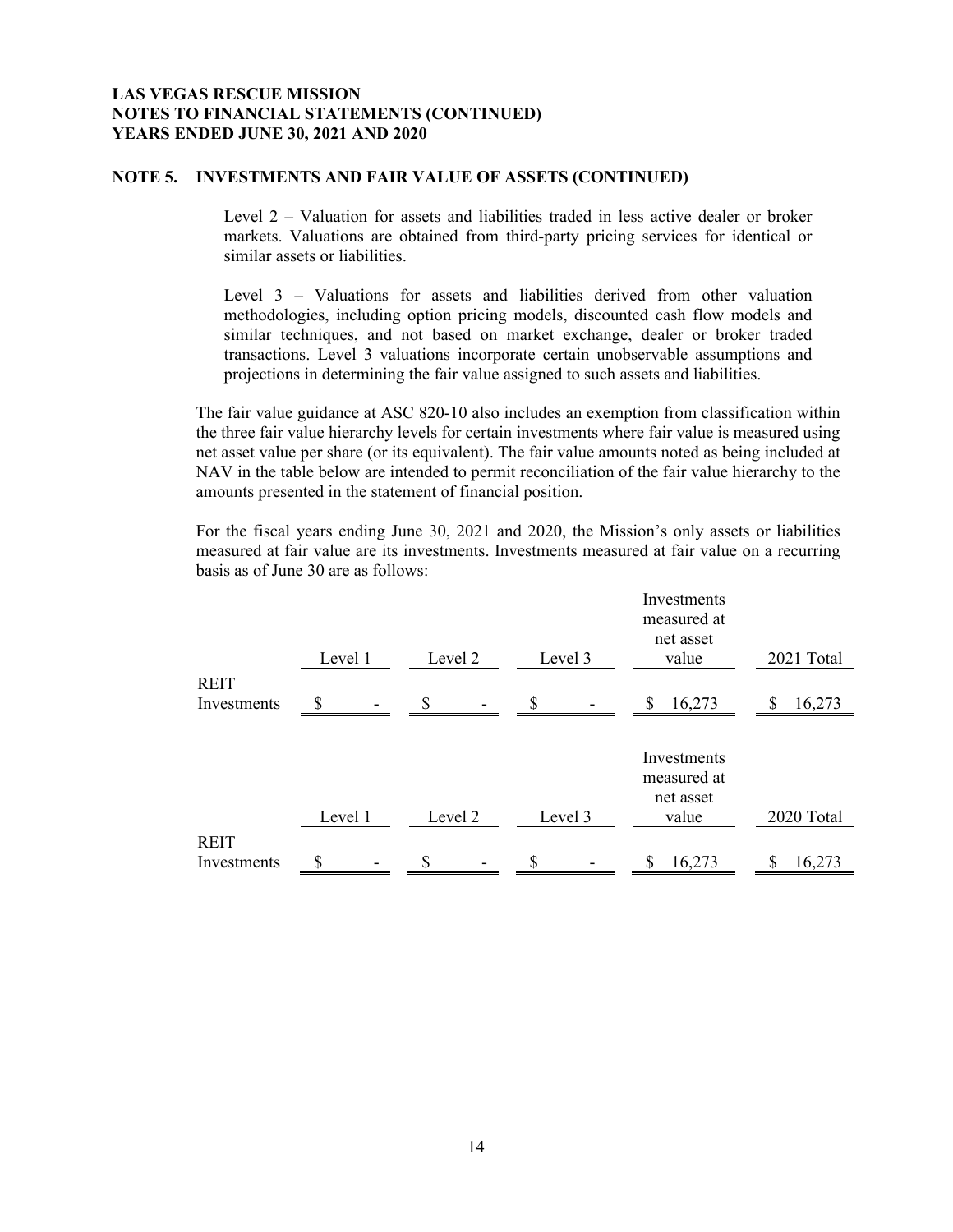#### **NOTE 6. PROPERTY AND EQUIPMENT**

Property and equipment consist of the following at June 30:

|                                    | 2021        | 2020        |
|------------------------------------|-------------|-------------|
| Buildings and improvements         | \$8,245,874 | \$8,146,524 |
| Land                               | 343,757     | 343,757     |
| Vehicles                           | 199,279     | 198,791     |
| Furniture, fixtures, and equipment | 1,090,028   | 842,070     |
| Website and software               | 31,252      | 31,252      |
|                                    | 9,910,190   | 9,562,394   |
| Less: accumulated depreciation     | (4,364,928) | (4,117,377) |
|                                    | \$5,545,262 | 5,445,017   |
|                                    |             |             |

Depreciation expense related to property and equipment, exclusive of capital lease amortization, totaled \$242,246 and \$244,844 for the years ended June 30, 2021 and 2020, respectively.

### **NOTE 7. NOTE PAYABLE**

In December 2007, the Mission was awarded an Affordable Housing Program ("AHP") Subsidy for the construction of the Las Vegas Rescue Mission Men's Center totaling \$1,000,000. These funds have been recognized as a note payable and will be forgiven once the 15-year life of the note payable has expired. The entire \$1,000,000 balance of the loan will be recognized as a gain in the year of expiration.

This agreement includes certain restrictive covenants that must be adhered to by the Mission. These covenants include compliance with AHP regulations and a requirement that dwellings remain occupied by individuals whose incomes meet low-income thresholds, among others. If the Mission fails to meet any of these covenants, it is required to repay the note payable. The loan is collateralized with the premises located at 480 W. Bonanza Road in Las Vegas, Nevada. As of June 30, 2021, and 2020, the Mission was in compliance with all such covenants.

On April 9, 2020, the Mission (the "Borrower") qualified for and received a loan pursuant to the Paycheck Protection Program (PPP), a program implemented by the U.S. Small Business Administration ("SBA") under the Coronavirus Aid, Relief, and Economic Security Act, from a qualified lender (the "PPP Lender"), for an aggregate principal amount of approximately \$388,200 (the "PPP Loan"). The PPP Loan bears interest at a fixed rate of 1.0% per annum, has a term of two years, and is unsecured and guaranteed by the SBA. The principal and accrued interest of the PPP Loan is subject to forgiveness under the PPP upon the Mission request to the extent that the PPP Loan proceeds are used to pay expenses permitted by the PPP, including payroll costs, covered rent and mortgage obligations, and covered utility payments incurred by the Mission. The Mission intends to apply for forgiveness of the PPP Loan with respect to these covered expenses.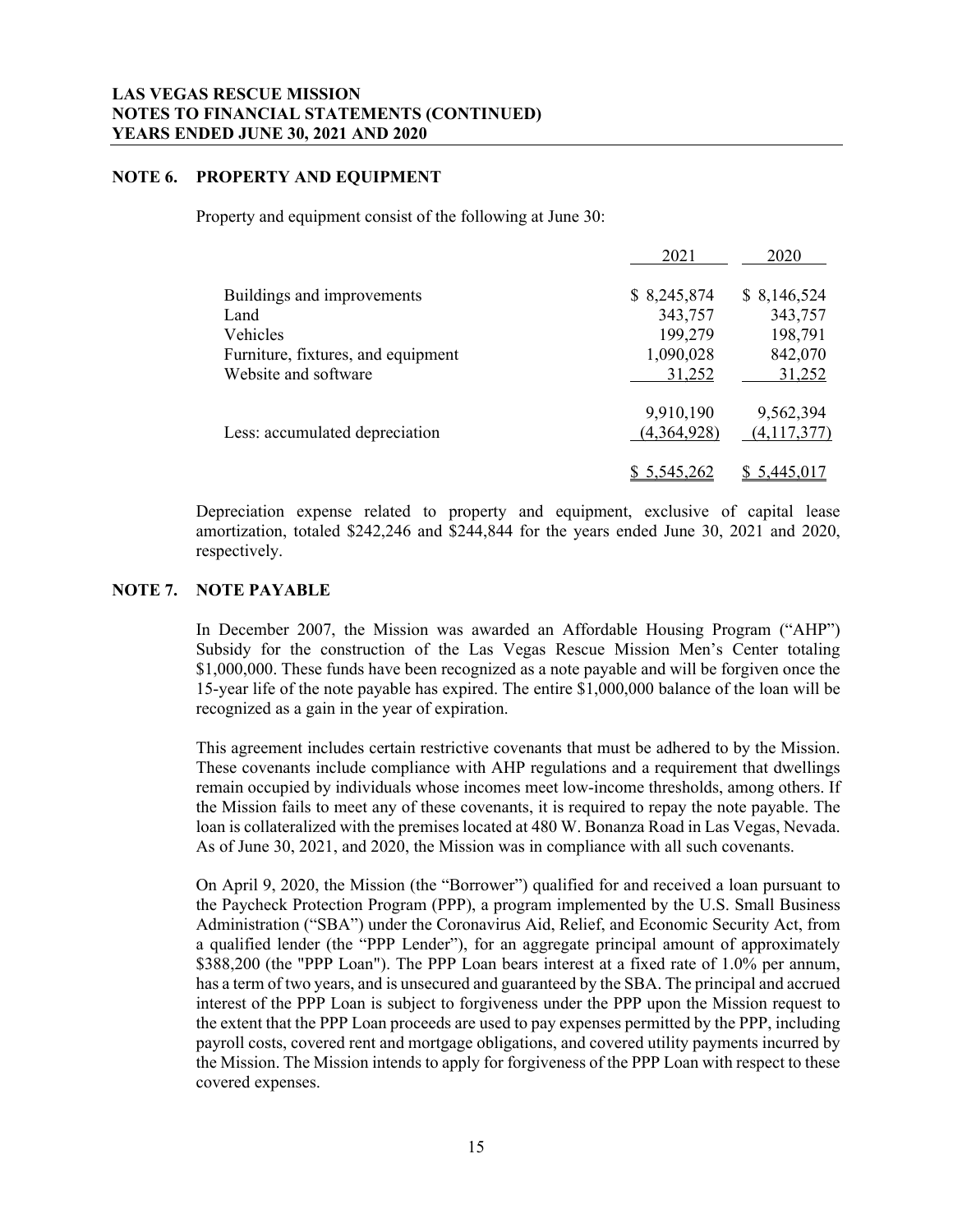#### **NOTE 7. NOTE PAYABLE (CONTINUED)**

To the extent that all or part of the PPP Loan is not forgiven, the Mission will be required to pay interest on the PPP Loan at a rate of 1.0% per annum, and commencing the earlier of (1) the date that SBA remits the Borrower's loan forgiveness amount to the Lender or (2) 10 months after the end of the Borrower's loan forgiveness period of 24-weeks, principal and interest payments will be required through the maturity date of April 9, 2025. The terms of the PPP Loan provide for customary events of default including, among other things, payment defaults, breach of representations and warranties, and insolvency events. The PPP Loan may be accelerated upon the occurrence of an event of default.

The Mission accounted for the PPP loan as a financial liability during the year ended June 30, 2020 in accordance with FASB ASC 470 and accrued interest in accordance with the interest method under FASB ASC 835-30. The loan will be recognized as revenue when loan forgiveness is provided by the SBA.

This PPP loan was approved for forgiveness by the SBA on June 17, 2021. The Mission recognized contribution revenue for the total amount forgiven by the SBA, which included accrued interest through the date of forgiveness, during the year ended June 30, 2021.

On June 1, 2020, the Mission was granted a loan (Loan) from the U.S. Small Business Administration (SBA) in the aggregate amount of \$150,000 pursuant to the Economic Injury Disaster Loan Program (EIDL), under Division A, Title I of the CARES Act, which was enacted March 27, 2020. The Loan, which was in the form of a note dated June 1, 2020, matures on June 1, 2050 and bears interest at a rate of 2.75% per annum which will accrue only on funds actually advanced from the date of each advance. The loan is payable in monthly installments of \$641 with each payment being first applied to interest accrued to the date of each receipt of payment and the balance paid to principal. Loan payments commence starting on June 1, 2021. The note may be prepaid by the Borrower at any time prior to maturity with no prepayment penalties. Funds from the Loan may only be used as working capital which are subject to certain restrictions. The Mission intends to use the Loan for qualifying expenses.

Required principal payments on the loans are as follows for the year ended June 30, 2021:

| 2022                   | \$<br>83  |
|------------------------|-----------|
| 2023                   | 1,003,615 |
| 2024                   | 3,715     |
| 2025                   | 3,819     |
| 2026                   | 3,925     |
| Thereafter             | 134,843   |
|                        | 1,150,000 |
| Less: current portion  | (83)      |
| Net of current portion |           |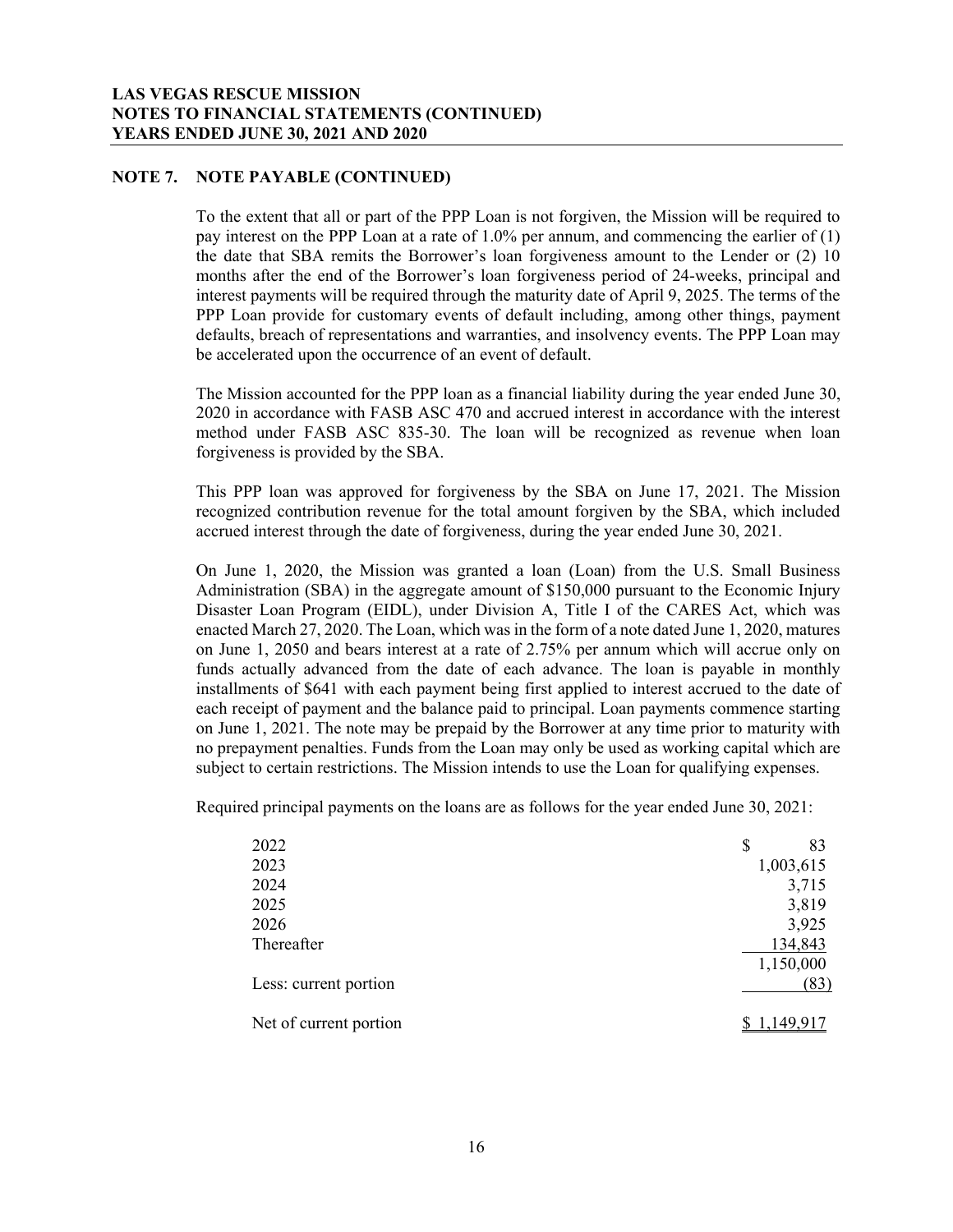#### **NOTE 8. CAPITAL LEASES**

The Mission leases equipment under long-term lease agreements that are classified as capital leases. Amortization expense of \$5,306 and \$5,306 is included in depreciation expense for the years ended June 30, 2021 and 2020, respectively. Assets under capital lease obligations include property and equipment as of June 30:

| Furniture and equipment                      | 26.984    | 26.984<br>-S |
|----------------------------------------------|-----------|--------------|
| Less: accumulated amortization               | (17, 875) | (12.569)     |
| Total assets under capital lease obligations |           |              |

Future net minimum rental payments, which are required under the capital leases for the year ending June 30, 2021, are as follows:

| 2022<br>2023<br>2024                                                                   | \$<br>19,041<br>13,690<br>5,258 |
|----------------------------------------------------------------------------------------|---------------------------------|
| Total minimum lease payments<br>Less: amount representing interest                     | 37,989<br>(18, 305)             |
| Total                                                                                  | 19,684                          |
| Current obligations under capital leases<br>Long-term obligations under capital leases | \$<br>9,137<br>10,547           |
| Total obligations under capital leases                                                 | 19.684                          |

#### **NOTE 9. DEFERRED COMPENSATION**

The Mission has a deferred compensation arrangement with a former officer of the Mission. Providing the Mission is solvent, the recipient is entitled to a defined benefit payment of \$1,500 per month for the remainder of the recipient's life. If the Mission becomes insolvent, payments to the recipient will cease until such a time that the Mission regains solvency. During times of insolvency, the defined benefit payment of \$1,500 will accrue.

 During the years ended June 30, 2021 and 2020, \$18,000 was paid to the recipient each year. As of June 30, 2021 and 2020, the estimated deferred compensation liability was \$10,500 and \$10,500, respectively. This amount was calculated using inputs to include the anticipated life expectancy of the recipient, an estimated return on investment of 0.71%, and a monthly payment of \$1,500 at initial recognition (see Note 10). The Mission expects to fund this liability using unrestricted cash.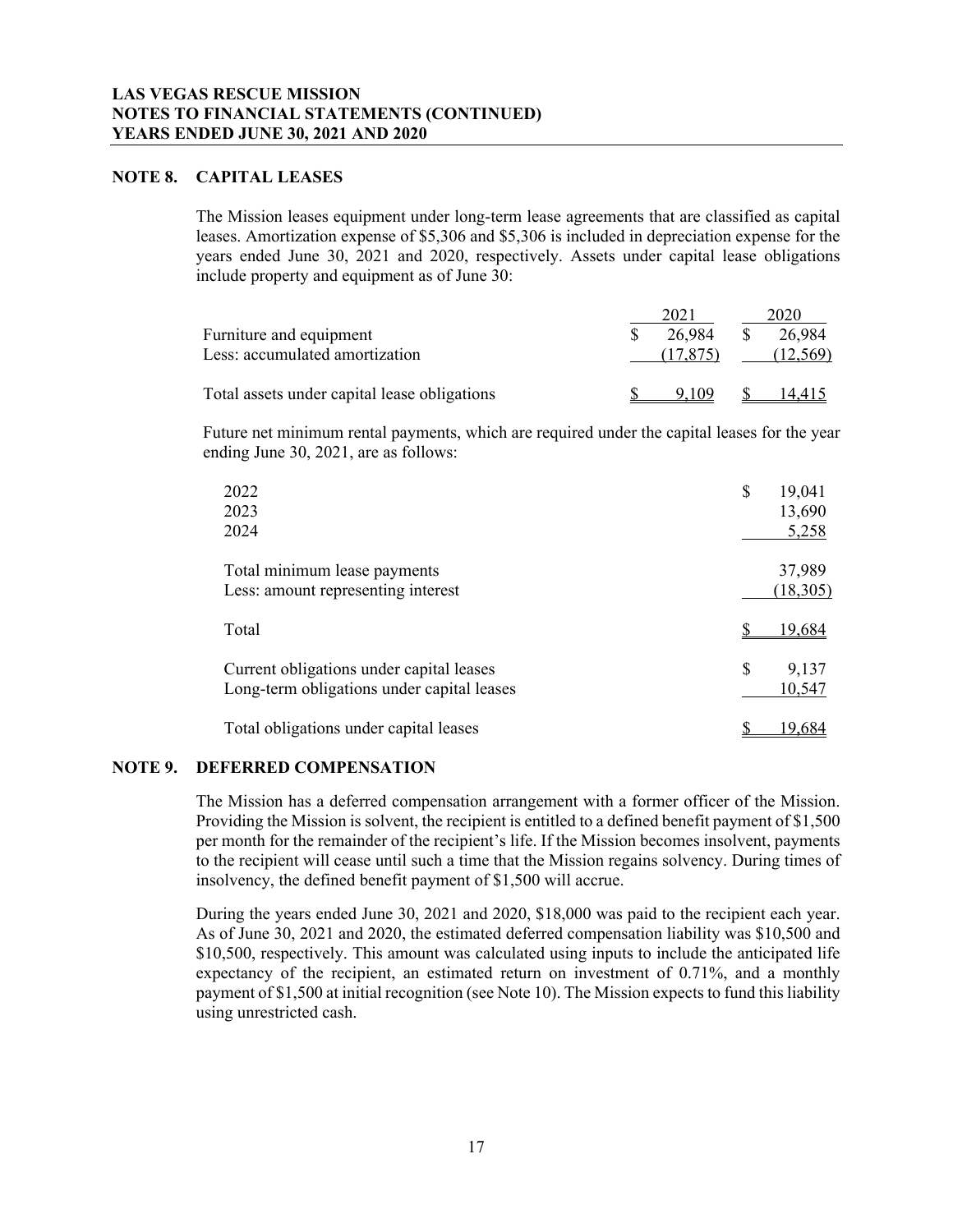#### **NOTE 10. ESTIMATES**

The Mission receives significant amounts of donated food and goods which are recognized as in-kind revenues and expenses. The valuation of these in-kind donations is a significant estimate. The amount recorded as donated food revenue and expense is determined using the estimated fair value of that food. The amount recorded as other in-kind revenue and expense is determined based on the estimated fair value of the items donated.

The deferred compensation liability is estimated using the anticipated life expectancy of the beneficiary. It is reasonably possible that the actual life of the beneficiary could differ from this estimate. As of June 30, 2021 and 2020, the effects of the financial statement impact of this reasonably possible change in estimate are not able to be determined.

### **NOTE 11. NET ASSETS WITH DONOR RESTRICTIONS**

Net assets with donor restrictions are restricted for the following purposes at June 30:

|                                      | 2021          |    | 2020    |
|--------------------------------------|---------------|----|---------|
| Shelter of Hope                      | \$<br>253,000 | \$ | 253,000 |
| Make Over the Mission                | 77,913        |    | 141,734 |
| Transportation                       | 75,000        |    | 112,374 |
| Men's recovery dorm                  | 68,681        |    |         |
| Father's Haven                       | 65,206        |    | 65,625  |
| Women's Scholarship                  | 48,000        |    | 48,000  |
| Shuttle bus                          | 10,000        |    | 10,000  |
| Vehicle purchase                     | 10,000        |    |         |
| Recovery                             | 5,932         |    | 16,319  |
| Baby essentials                      | 1,573         |    | 1,573   |
| <b>Shelter and Homeless Services</b> | 1,415         |    | 32,253  |
| <b>Blankets</b>                      | 1,000         |    |         |
| Underwear drive                      | 811           |    | 2,467   |
| Permanent Housing Program            |               |    | 10,000  |
| Learning Center                      |               |    | 1,591   |
| Toy Drive                            |               |    | 115     |
| Time restricted                      | 54,200        |    | 48,000  |
|                                      | \$<br>672,731 | S  | 743,051 |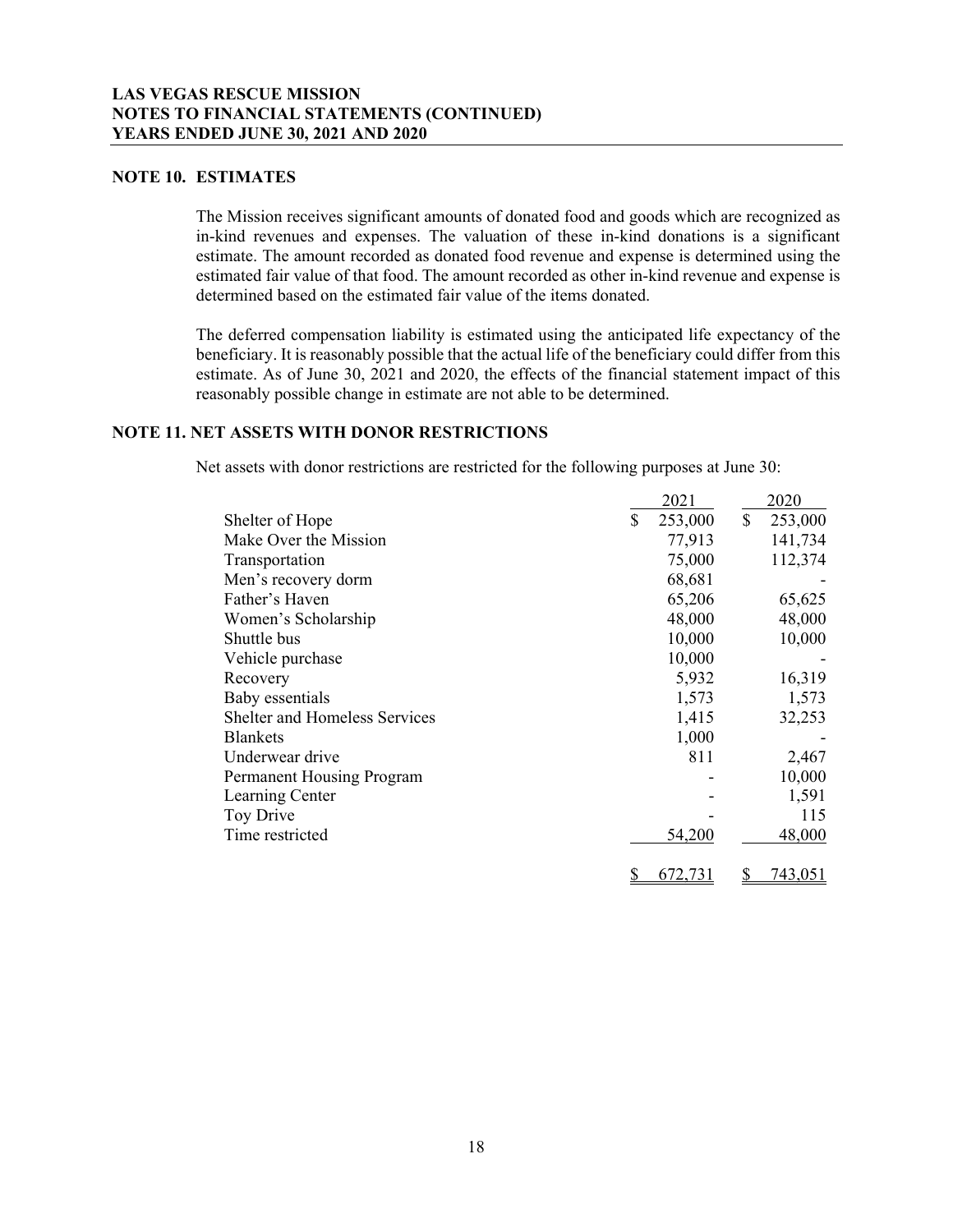## **NOTE 11. NET ASSETS WITH DONOR RESTRICTIONS (CONTINUED)**

Net assets with donor restrictions are held as follows at June 30:

|                                 | 2021    | 2020           |
|---------------------------------|---------|----------------|
| Cash and equivalents, current   | 246,850 | 402,051        |
| Cash and equivalents, long-term | 331,681 | 253,000        |
| Pledges receivable              | 94,200  | 88,000         |
|                                 | 672.731 | <u>743,051</u> |

Net assets were released from donor restrictions by incurring expenses satisfying the restricted purpose or by the occurrence of the passage of time for the years ended June 30,:

|                                      | 2021         | 2020   |
|--------------------------------------|--------------|--------|
| Make Over the Mission                | \$<br>63,821 | \$     |
| Transportation                       | 37,374       |        |
| <b>Shelter and Homeless Services</b> | 30,838       | 1,247  |
| Recovery                             | 10,387       | 182    |
| Permanent Housing Program            | 10,000       |        |
| Underwear drive                      | 1,656        | 1,305  |
| Learning Center                      | 1,591        | 805    |
| Father's Haven                       | 419          | 14,375 |
| Toy drive                            | 115          | 2,385  |
| Homeless families' library           |              | 25,000 |
| Ice machine                          |              | 9,499  |
| Baby essentials                      |              | 1,906  |
| Time restricted                      | 1,800        | 37,500 |
|                                      | 158,001      | 94,204 |

### **NOTE 12. COMMITMENTS**

In December 2015, the Mission entered into a line of credit agreement for \$250,000 that is collateralized by the Mission's property. As of June 30, 2021 and 2020, this line of credit had a maturity date of November 30, 2021, an interest rate of 6% and a balance of \$0. In November 2021, this line of credit was extended through November 2024.